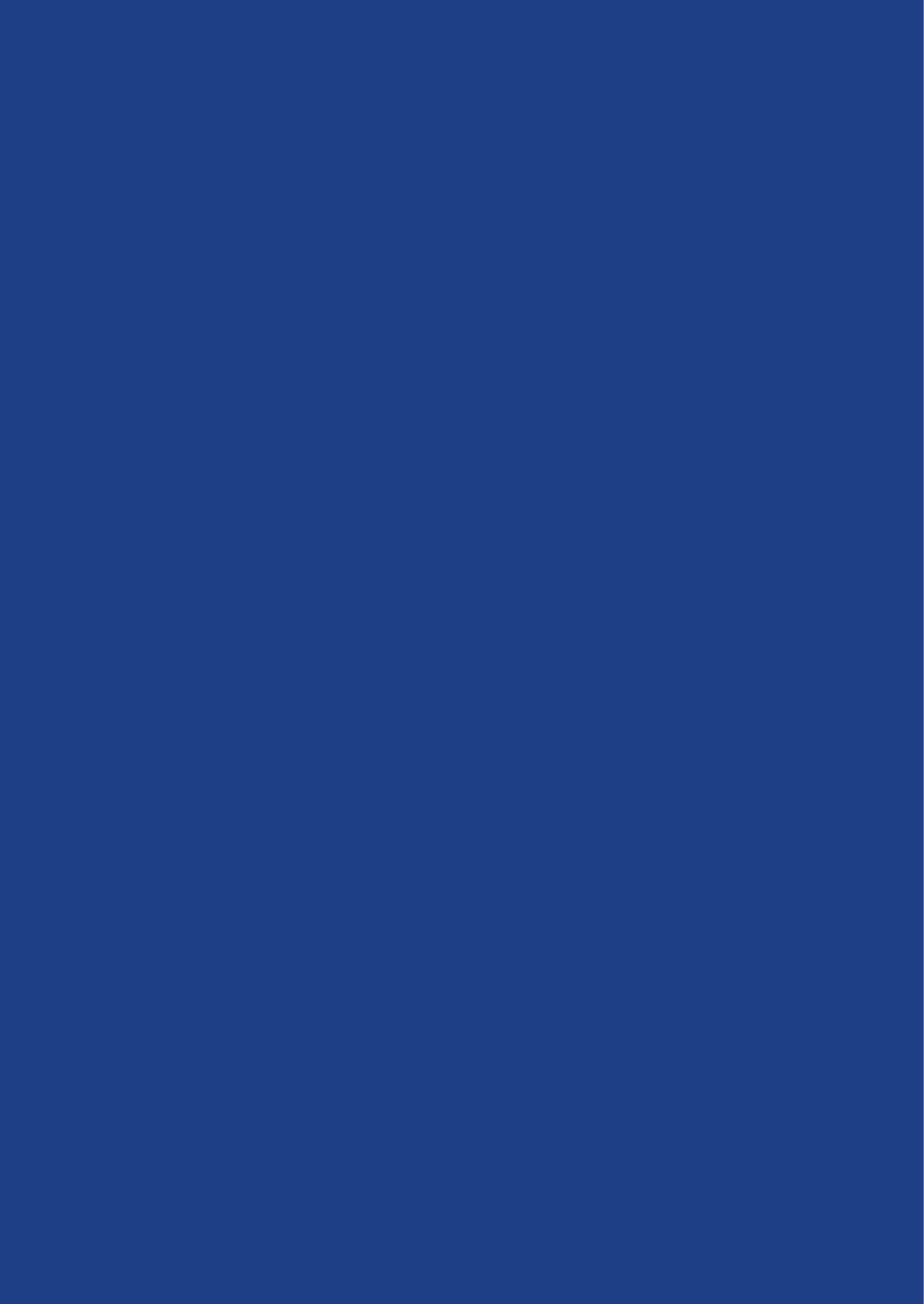Procurement Guidelines under Loans Extended by the OPEC Fund for International Development (OFID)

> Vienna, Austria As approved on November 2, 1982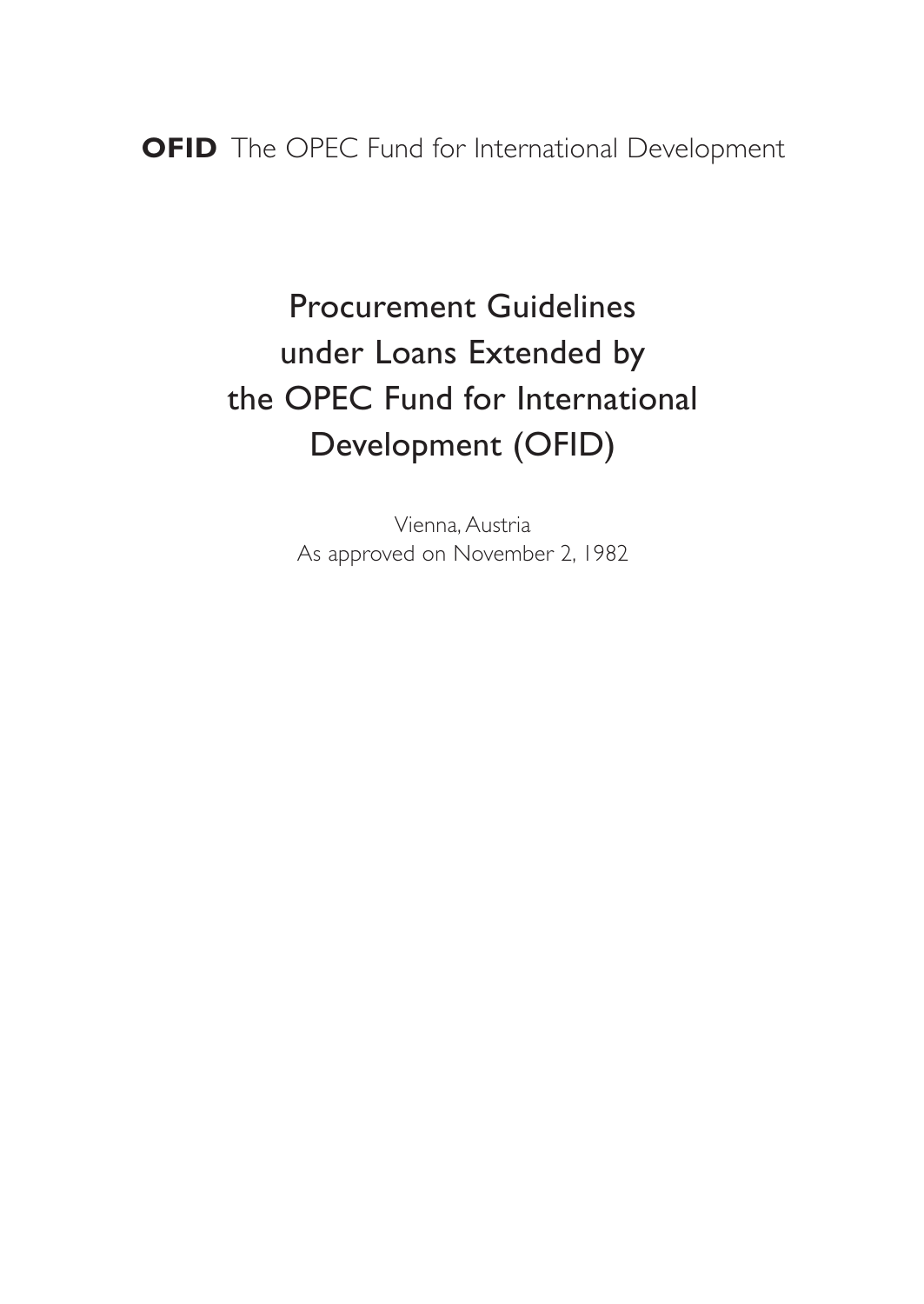# **Table of contents**

| <b>General introduction</b> |                      |                                                         |    |
|-----------------------------|----------------------|---------------------------------------------------------|----|
|                             |                      | I. International competitive bidding                    | 6  |
|                             | 1.1                  | General                                                 | 6  |
|                             | 1.2                  | Type and size of contracts                              | 6  |
|                             | 1.3                  | Notification and advertising                            | 7  |
|                             | 1.4                  | Prequalification of bidders                             | 8  |
|                             | 2. Bidding documents |                                                         |    |
|                             | 2.1                  | General                                                 | 9  |
|                             | $2.2^{\circ}$        | References to OFID                                      | 9  |
|                             | 2.3                  | Validity of bids and bid bonds or guarantees            | 9  |
|                             | 2.4                  | Conditions of contract                                  | 10 |
|                             | 2.5                  | Clarity of bidding documents                            | 10 |
|                             |                      | 2.6 Standards                                           | 10 |
|                             |                      | 2.7 Use of brand names                                  | 10 |
|                             | 2.8                  | Expenditures under contracts                            | 11 |
|                             | 2.9                  | Pricing and currency of bids                            | 11 |
|                             |                      | 2.10 Currencies of payment and maintenance of value     | 11 |
|                             |                      | 2.11 Payment terms                                      | 12 |
|                             |                      | 2.12 Price adjustment clauses                           | 12 |
|                             |                      | 2.13 Advance payments                                   | 12 |
|                             |                      | 2.14 Guarantees, performance bonds, and retention money | 13 |
|                             |                      | 2.15 Insurance                                          | 13 |
|                             |                      | 2.16 Liquidated damage and bonus clauses                | 13 |
|                             |                      | 2.17 Force majeure                                      | 14 |
|                             |                      | 2.18 Language                                           | 14 |
|                             |                      | 2.19 Settlement of disputes                             | 14 |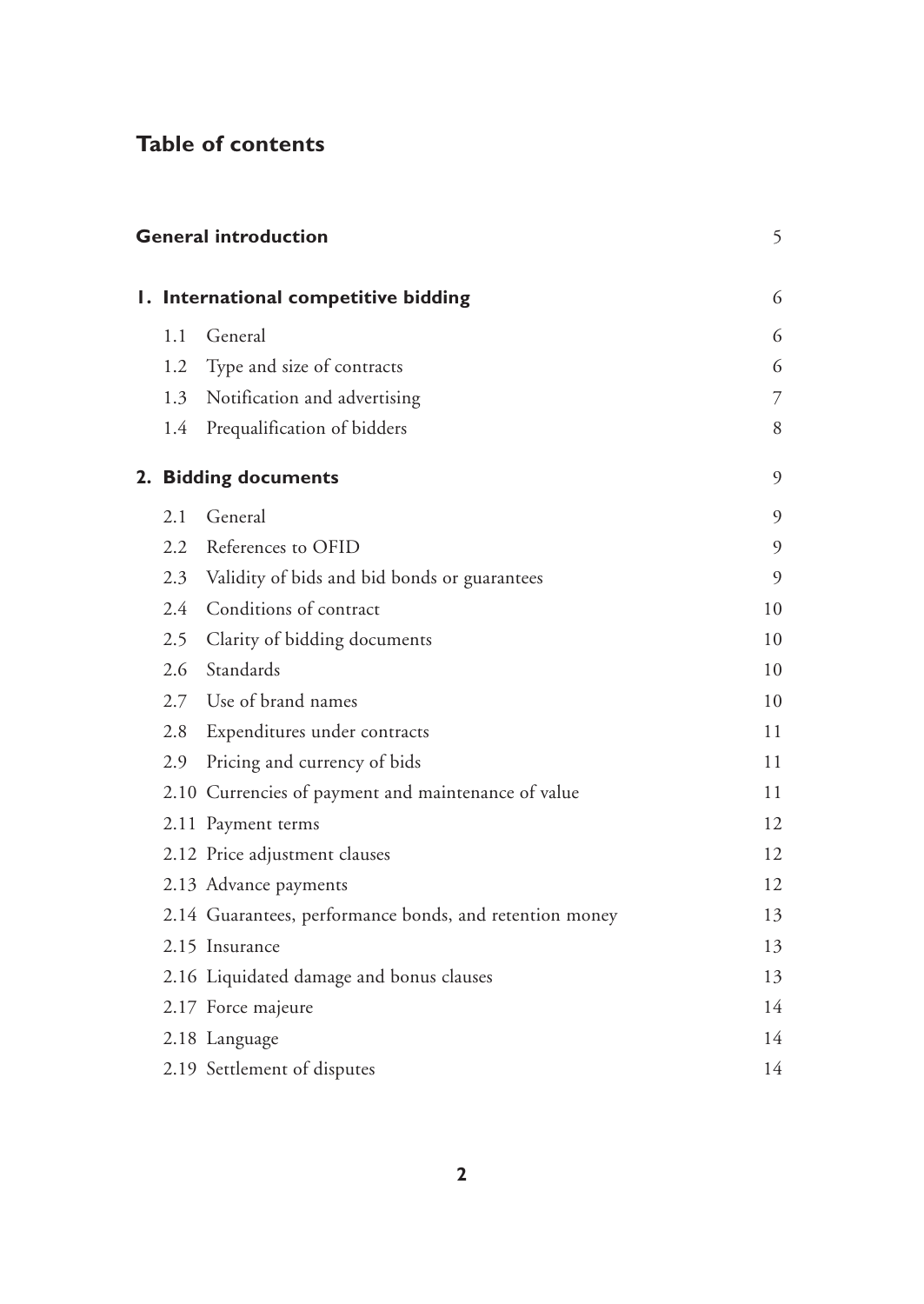|                               | 3. Bid opening, evaluation and award of contract          | 15 |
|-------------------------------|-----------------------------------------------------------|----|
| 3.1                           | Time interval between invitation and submission of bids   | 15 |
| 3.2                           | Bid opening procedures                                    | 15 |
| 3.3                           | Extension of validity of bids                             | 15 |
| $3.4^{\circ}$                 | Clarifications or alterations of bids                     | 15 |
|                               | 3.5. Procedures to be confidential                        | 16 |
| 3.6                           | Examination of bids                                       | 16 |
| 3.7                           | Postqualification of bidders                              | 16 |
| 3.8                           | Evaluation and comparison of bids                         | 16 |
| 3.9                           | Preferences                                               | 17 |
|                               | 3.10 Rejection of all bids                                | 17 |
|                               | 3.11 Award of contract                                    | 18 |
| 4. Other forms of procurement |                                                           |    |
| 4.1                           | Introduction                                              | 19 |
| 4.2                           | Examples                                                  | 19 |
|                               | 5. Detailed procedures to be specified in loan agreements | 22 |
|                               | 6. Preferences                                            | 23 |
| 6.1                           | Preference for goods from developing countries            | 23 |
| 6.2                           | Preference for domestic civil works contractors           | 24 |
|                               | 7. Review of bidding documents, procedures                |    |
|                               | and contracts by OFID                                     | 25 |
|                               | 8. Use of consultants by OFID and recipients              | 26 |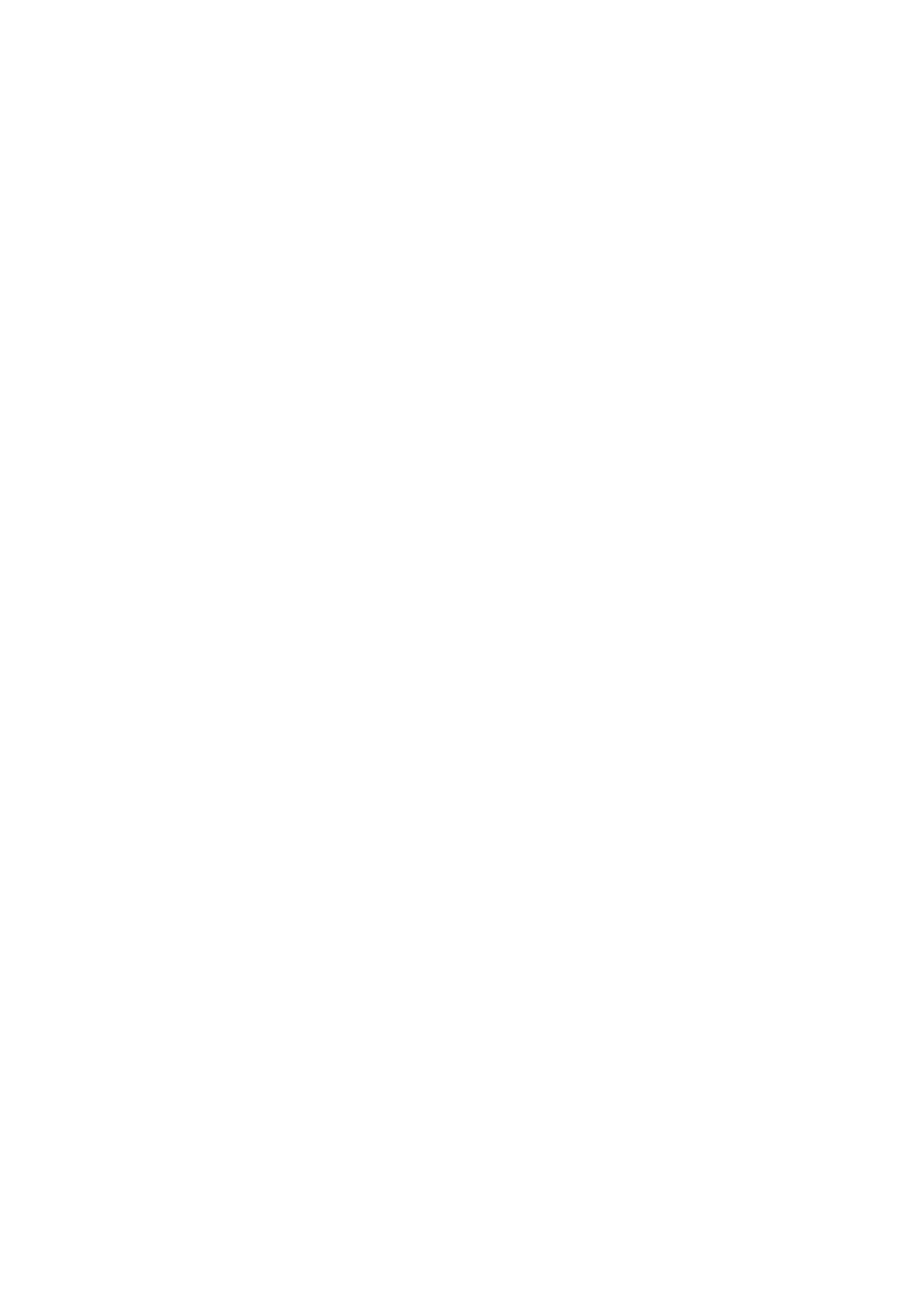## **General introduction**

The purpose of these guidelines is to inform both those carrying out a project in the financing of which the OPEC Fund for International Development (OFID) participates, and those interested in providing the goods and services for that project, of the arrangements which should be made for procuring the goods and services required. The rights and obligations of the recipient" of OFID loans, with respect to the suppliers of goods and services for the financed project, are governed by the relevant bidding documents issued by the recipient and not by these guidelines or the loan agreement.

Unless OFID requires otherwise, these guidelines shall be followed in the procurement of goods and services under the loans extended and administered by OFID. To the maximum extent possible, they shall also apply to the procurement of goods and services under OFID loans administered by other agencies, and, when practical, to the procurement under OFID grants.

OFID is required to ensure that the proceeds of any financing from its resources are used with due attention to considerations of economy, efficiency and social equity. Accordingly, OFID requires its recipients to obtain goods and services, as a general rule, on an international competitive bidding basis.

The detailed arrangements between OFID and the recipient regarding the use of the proceeds of the financial assistance and the recipient's acceptance of these guidelines with any particular modifications or departures agreed upon between the parties will be included in each case in the contractual documents for the financial assistance.

Normally OFID finances only a part of the cost of the project. Procurement procedures for the items not financed by OFID may be subject to these guidelines or procured under other procedures as agreed between the recipient and OFID.

No party other than the recipient may derive any rights from the loan agreement or have any claim to the proceeds of such loan.

The word "project" also refers to a program.

<sup>\*\*</sup> The term "recipient" as used in the Guidelines includes the agency or the entity which is responsible for the implementation of the project but is not the direct recipient of financial assistance from OFID.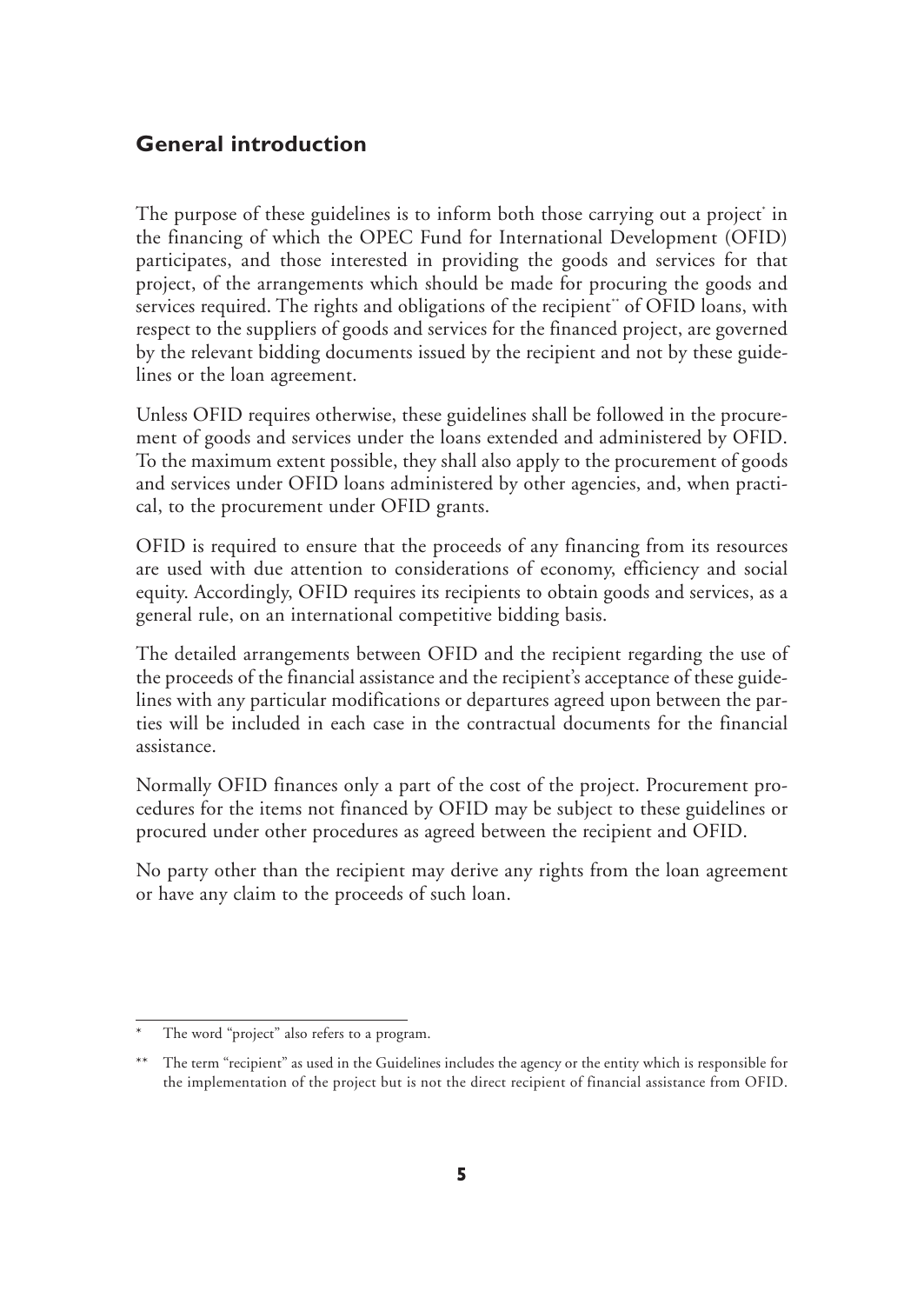## **1. International competitive bidding**

#### **1.1 General**

"International competitive bidding," as used in these guidelines, has the purpose of affording to prospective bidders from all countries adequate notification of a recipient's requirements and of providing all bidders an equal opportunity to bid on the necessary goods or works, subject to appropriate preferences for goods and services from developing countries according to Para. 3.9 of these guidelines. In connection with any contract to be financed by OFID, as a general rule, OFID does not permit a recipient to deny prequalification, if required, to a firm for reasons unrelated to its capacity to supply the goods and services in question; nor does it permit a recipient to disqualify any bidder for such reasons." As an exception to the foregoing, a firm of a certain country or goods manufactured in a certain country may be excluded if, as a matter of law or official regulation, the recipient's country prohibits commercial relations with that firm or country, provided that OFID is satisfied that such exclusion is based on reasonable grounds. OFID also reserves the right to exclude the firms of a certain country or goods manufactured in a certain country, as OFID's Governing Board may decide.

### **1.2 Type and size of contracts**

In order to foster widespread competition, individual contracts should be of an appropriate size to attract bidders. The bidding documents should state clearly whether contracts will be awarded on the basis of unit prices (for work performed or goods supplied) or of a lump sum price, or a combination of both for different portions of the contract, according to the nature of the goods or services to be provided.

Contracts based principally on the reimbursement of actual costs are acceptable to OFID only in exceptional circumstances.

The size and scope of individual contracts will depend on the magnitude, nature, and location of the project. For projects requiring a variety of works of specialized character (e.g. civil works, supply of equipment, an erection of different items of plant), separate contracts are normally awarded for each part.

On the other hand, for a project requiring similar but separate civil works or items of equipment, bids should be invited under alternative contract options that would attract the interest of both smaller and larger firms.

See Para. 1.4: Prequalification of bidders

<sup>\*\*</sup> See e.g. Para. 3.7: Postqualification of bidders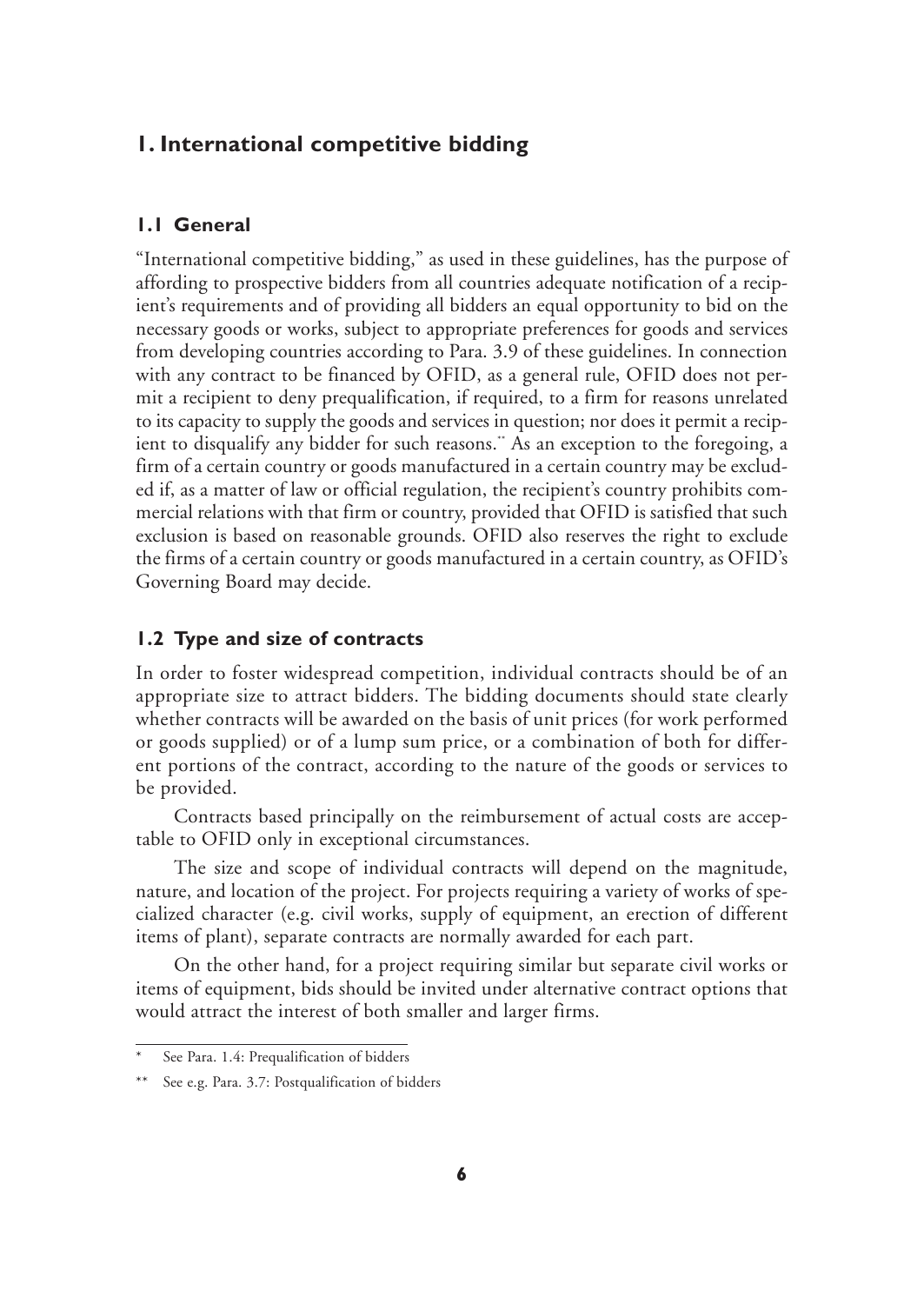Contractors or manufacturers, small and large, should be allowed to bid for individual contracts or for a group of similar contracts at their option, and all bids and combinations of bids should be opened and evaluated simultaneously so as to determine the bid or combination of bids offering the most advantageous solution for the recipient (see Para. 3.8 for the bid evaluation procedures).

In certain cases, e.g. where special or closely integrated manufacturing are involved, OFID may accept a turnkey contract under which the engineering, all the equipment, and the construction of a complete plant are provided through a single contract, or a single responsibility contract under which all the goods and works except the engineering are provided through a single contract.

Detailed engineering of the works or goods to be provided, including the preparation of technical specifications and other bidding documents, should precede the invitation to bid for the contract. However, in the case of turnkey contracts or contracts for large complex projects, it may be undesirable to prepare technical specifications in advance. In such a case, it will be necessary to use a two-step procedure inviting unpriced technical bids subject to technical clarifications and adjustments, followed by the submission of priced proposals.

### **1.3 Notification and advertising**

The potential bidders should be notified in a timely manner (see also Para. 3.1) of the opportunity to bid. For contracts subject to international competitive bidding, this is done by transmitting copies of the invitation to bid, or the advertisement of the invitation, to local representatives of countries that are potential suppliers of the goods or services required and, where specifically requested, to OFID also. The notification should be made at the same time as the advertisement of the invitation to bid.

Invitations to bid should also be advertised in at least one newspaper of general circulation in the country where the project is to be carried out.

For large, specialized, or important contracts, OFID will, in addition, require that invitations to bid be advertised in the "UN Development Forum" or such other well-known technical magazines, newspapers, and trade publications of wide international circulation in sufficient time before bids are to be opened to enable prospective bidders to request bidding documents and prepare bids.

If the preparation and issue of bidding documents for a project is likely to extend over a period of years, a brief description of the works to be undertaken and the types of goods and services required should be advertised and notified to the potential bidders, as described above, at least 60 days before the first normal invitations to bid are issued, with a request that those who wish to be included in a mailing list and to receive invitations to bid should express their interest by informing the recipient. The recipient should invite bids from all suitably qualified parties expressing such interest.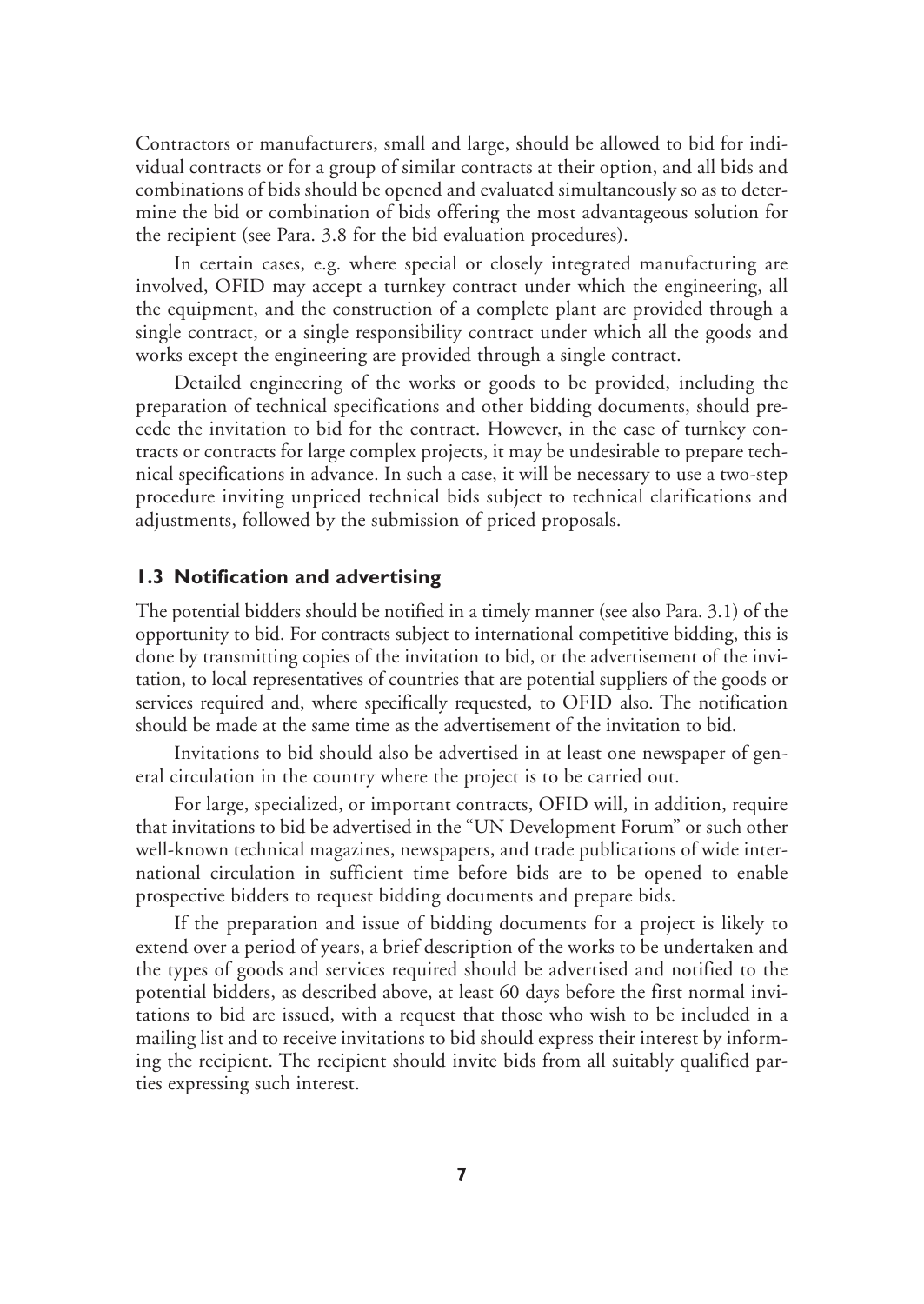## **1.4 Prequalification of bidders**

Prequalification is normally advisable for large or complex contracts to ensure, in advance of bidding, that invitations to bid are confined to capable firms. OFID will specify whether prequalification is required in respect of particular contracts. Prequalification should be based entirely upon the ability of the interested firm to perform the particular work satisfactorily, taking into account **inter alia:**

- (i) experience and past performance on similar contracts,
- (ii) capabilities with respect to personnel, equipment and plant, and
- (iii) financial position.

The prequalification should be advertised and notified as described in Para. 1.3 above. The scope of works, abbreviated specifications, and a clear statement of the requirements for qualification should be sent to all firms desiring to be considered for prequalification. When prequalification is employed, all firms which are found, by the recipient and OFID, to be qualified should be permitted to bid.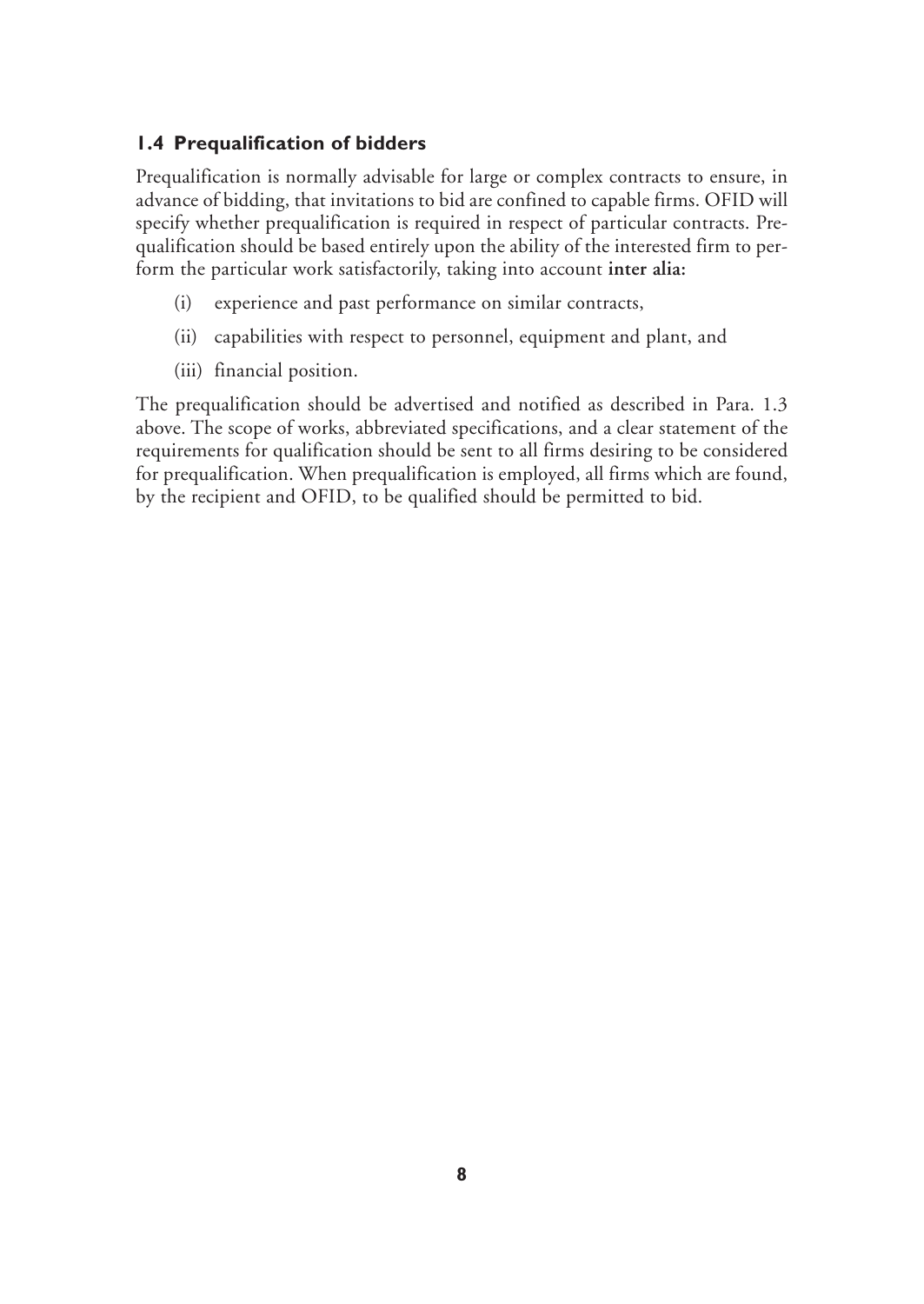## **2. Bidding documents**

#### **2.1 General**

The bidding documents should furnish all information necessary for a bidder to prepare a tender for the goods and/or services to be supplied. While the detail and complexity of these documents will vary with the size and nature of the proposed contract, they should normally include: instructions to tenderer; form of tender; form and conditions of contract, both general and special; technical specifications; bill of quantities and drawings, as well as necessary appendices, pro forma bonds, etc. Guidelines on particularly critical components of the bidding documents are given in the following paragraphs.

#### **2.2 References to OFID**

The following language is suggested for reference to OFID in bidding documents: "… (name of recipient) … has received (or in appropriate cases 'has applied for') financial assistance from the OPEC Fund for International Development toward the cost of (name of project/program), and intends to apply the proceeds of this financial assistance to eligible payments under the contract (contracts) for which this invitation to bid is issued. Payment by OFID will be made at the request of (name of recipient) and upon approval by OFID in accordance with the terms and conditions of the loan agreement, and will be subject in all respects, to the terms and conditions of that agreement. Except as OFID may specifically otherwise agree, no party other than (name of recipient) shall derive any rights from the loan agreement or have any claim to proceeds of the financial assistance."

#### **2.3 Validity of bids and bid bonds or guarantees**

Bidders should be required to submit bids valid for a period, specified in the invitation to bid, sufficient to enable the recipient to complete the comparison and evaluation of bids, review the recommendation of award with OFID (if required by any loan agreement), and obtain all the necessary approvals so that the award can be notified within that period.

The bonds or guarantees, in an amount, specified in the bidding documents, affording the recipient reasonable protection, may be required, but they should not be set so high as to discourage suitable bidders from tendering.

Bid bonds or guarantees should be released to unsuccessful bidders as soon as possible after it is determined that they will not be awarded the contract.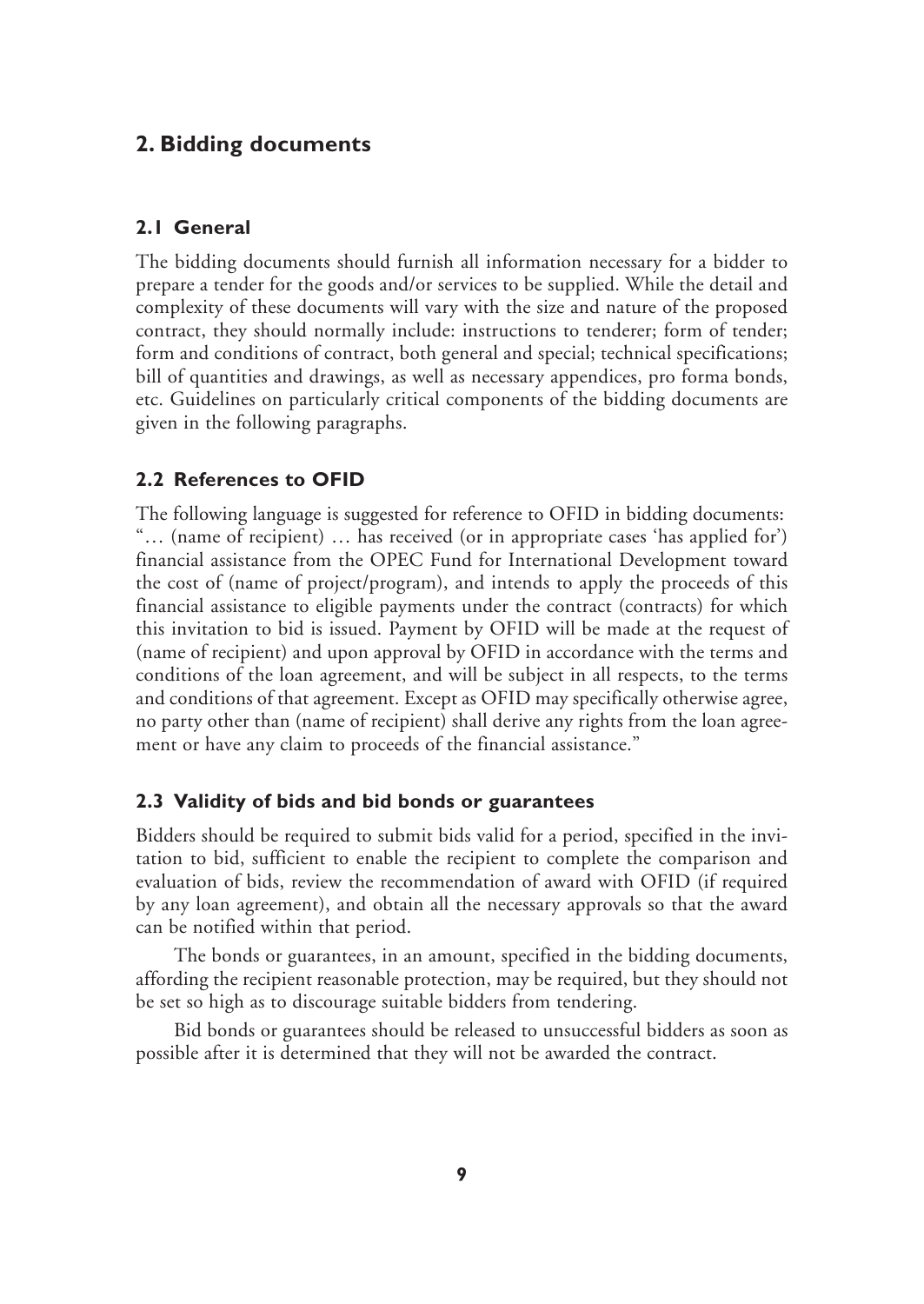### **2.4 Conditions of contract**

The contract documents should clearly define the scope of work to be performed or goods to be supplied, the rights and obligations of the recipient and of the contractor or manufacturer, and the powers and authority of the engineer or architect, if one is employed by the recipient, in the administration of the contract. In addition to the customary general conditions of contract, some of which are referred to in these guidelines, special conditions appropriate to the nature and location of the project should be included.

### **2.5 Clarity of bidding documents**

Bidding documents should be so worded as to permit and encourage international competitive bidding and should set forth as clearly and precisely as possible the work to be accomplished, the goods to be supplied, the place of delivery or installation, and the warranty and maintenance requirements as well as other pertinent terms. In addition, the bidding documents, where appropriate, should define the tests, standards, and methods that will be employed to judge conformity of equipment as delivered, or works as performed, with the original specifications. If alternative bids are acceptable, this should be expressly stated. The bidding documents should also identify the main factors or bases, which will be taken into account in evaluating the compared bids in cluding factors, if any, which are unquantifiable in monetary terms. Any additional information, clarification, correction of errors or alterations of bidding documents should be sent promptly to all those who had requested the original bidding documents, and in the case of prequalification, to those invited to bid.

### **2.6 Standards**

If national standards with which equipment or material must comply are cited, specifications in the bidding documents should state that equipment or materials meeting other standards, which ensure an equal or higher quality than the standards mentioned, will also be accepted.

### **2.7 Use of brand names**

Specification should be based on performance requirements, and references to brand names, catalogue numbers, or the like, should be avoided as far as possible. If it becomes necessary to quote a brand name or catalogue number of a particular maker to clarify an otherwise incomplete specification, the words "or equivalent" should be added after such brand name or catalogue number, and the specification should permit the acceptance of offers for alternative goods which have similar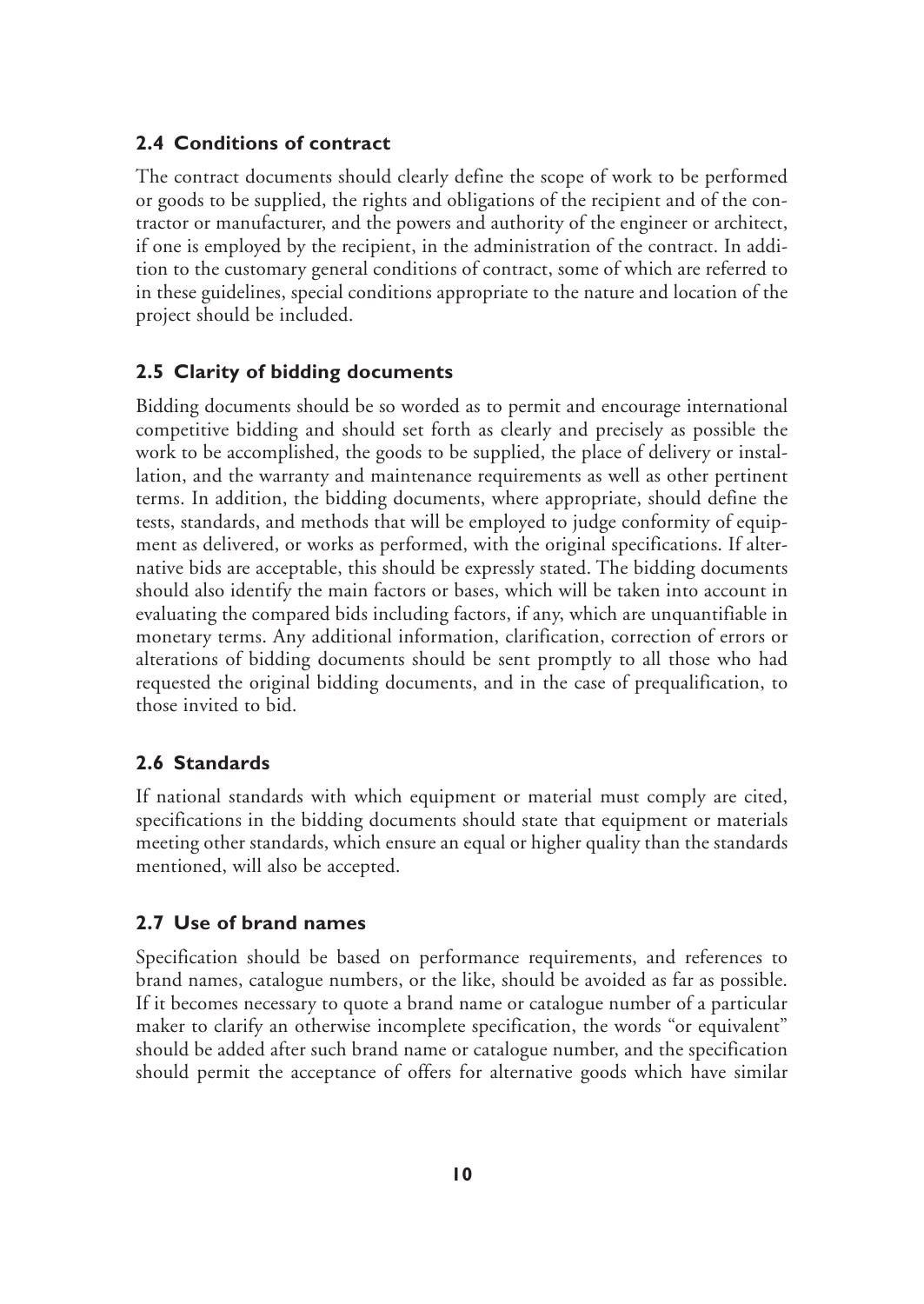characteristics and which provide performance and quality at least equal to those specified, unless such alternatives are not acceptable on grounds of standardization, or because the need for spare parts and maintenance service cannot be met.

## **2.8 Expenditures under contracts**

For statistical purposes, OFID requires information concerning the country of origin of the goods and works it finances, and the bidding documents should require the contractor or supplier to furnish the necessary information.

## **2.9 Pricing and currency of bids**

Since bids will be invited from prospective bidders in a number of countries, bidding documents should clearly state the currency or currencies in which bid prices may be stated. Bidding documents should normally require the bidder to state the bid price, either in the bidder's own currency or in another currency widely used in international trade and specified in the bidding documents, except that:

- a) in contracts for the supply and installation of equipment, the bidding documents may specify that the bidder should state in the recipient's currency the portion of his bid price relating to the installation;
- b) in the case of civil works, the bidding documents may require the bidder to state the bid price entirely in the recipient's currency, while specifying the portion to be paid in a specific foreign currency or currencies.

### **2.10 Currencies of payment and maintenance of value**

- a) Payments under the contract should normally be made in the currency or currencies in which the price has been stated in the successful bid. However, the bid documents should always provide that, if the bidder expects to incur a portion of his expenditures in currencies other than those stated in his bid and so indicated in his bid, payment of the corresponding portion of the price so expended will be made in those other currencies.
- b) Where a portion of the price under the contract is to be paid in a currency other than the currency of the bid, the contract should provide against a loss or gain to the contractor or supplier, as the case may be, from a variation in exchange rates between the currency of the bid and the other currency or currencies due or payable to the bidder under the contract. To this end the contract should provide that amounts due or payable in a currency other than that of the bid shall be calculated at the rate of exchange specified for the purpose in the bidding documents between the two currencies.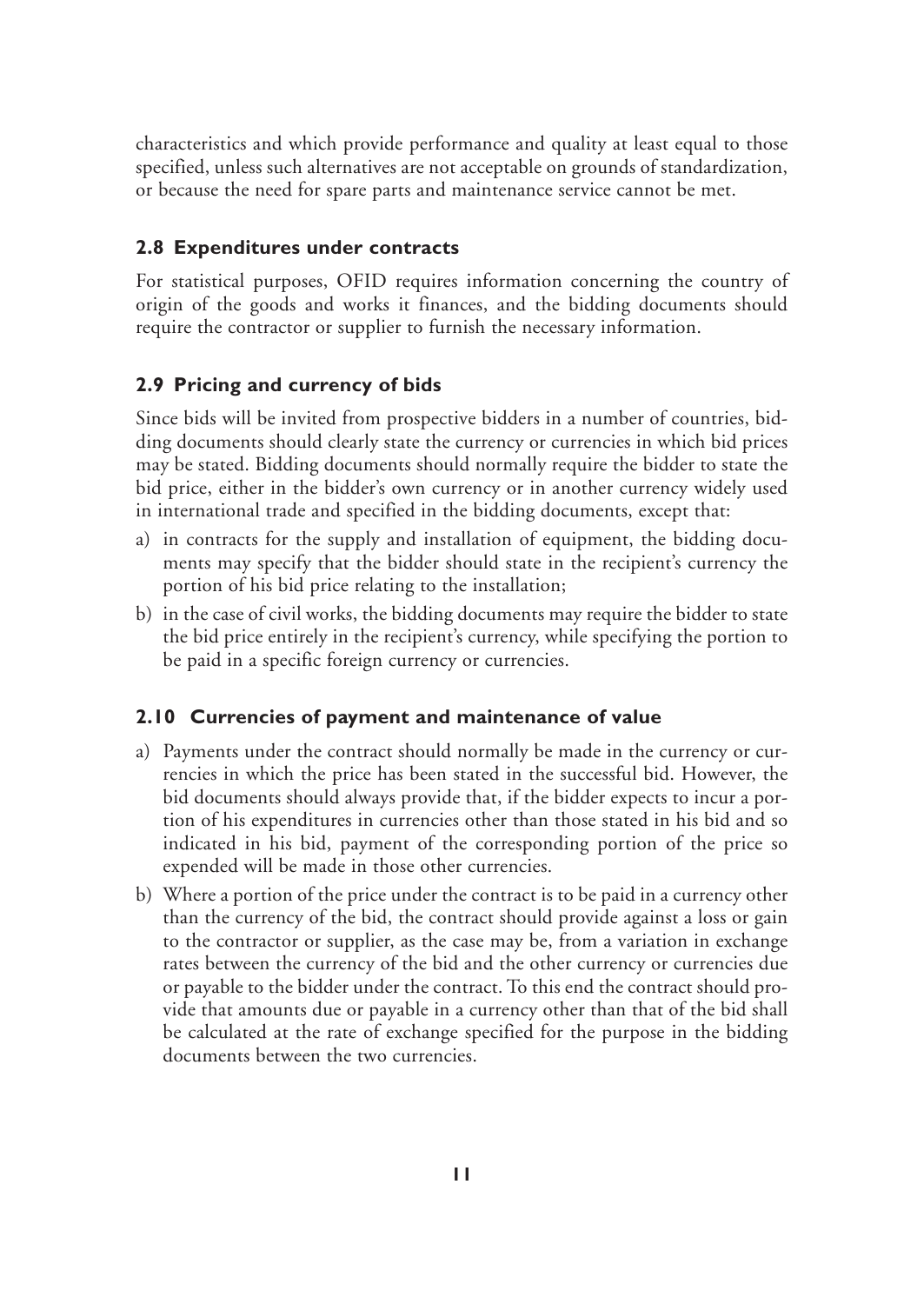#### **2.11 Payment terms**

Payment terms should generally be in accordance with the normal commercial practice applicable to the goods, works, and market in question and should take into account the provisions governing disbursements under the loan agreement between OFID and the recipient. Payment for goods or services financed by OFID may be made:

(i) to the recipient to reimburse him for amounts paid to suppliers or contractors, or

(ii) at the recipient's request, directly to a supplier or contractor, or, if OFID so agrees,

(iii) by means of a revocable or, against payment of a special commitment charge by the recipient to OFID, irrevocable agreement made by OFID, at the recipient's request, to reimburse a commercial bank which has issued or confirmed a Letter of Credit to a supplier or contractor, provided OFID is satisfied as to the terms and conditions of the Letter of Credit in question.

### **2.12 Price adjustment clauses**

Bidding documents should contain a clear statement whether prices are subject to adjustment (upwards or downwards) on the occurrence of specified events. Provision should usually be made for adjustment in the contract prices in the event changes occur in the prices of the major cost constituents of the contract, such as labor, equipment, and important materials, whether resulting from market forces or, where relevant, from changes of legislation. No price adjustment should be provided in contracts for the supply of goods to be delivered within one year unless it is necessary to do so in the light of the market situation prevailing at the time. Likewise, price adjustment formulae should start to be applicable not less than one year after the closing date of the bid.

There are various methods by which contract prices may be adjusted, but the use of a comprehensive price adjustment formula or formulae related to the basic price indices is to be preferred over the method of documentary evidence provided by the contractor. Whatever method is used, preferably including a ceiling, it should be clearly defined in the bidding documents so that the same provisions will apply to all bidders.

### **2.13 Advance payments**

Any advance upon signature of the contract for mobilization and similar expenses should be related to the estimated cost of these items. Other advances to be made, as for example, for materials delivered to the site for incorporation in the works,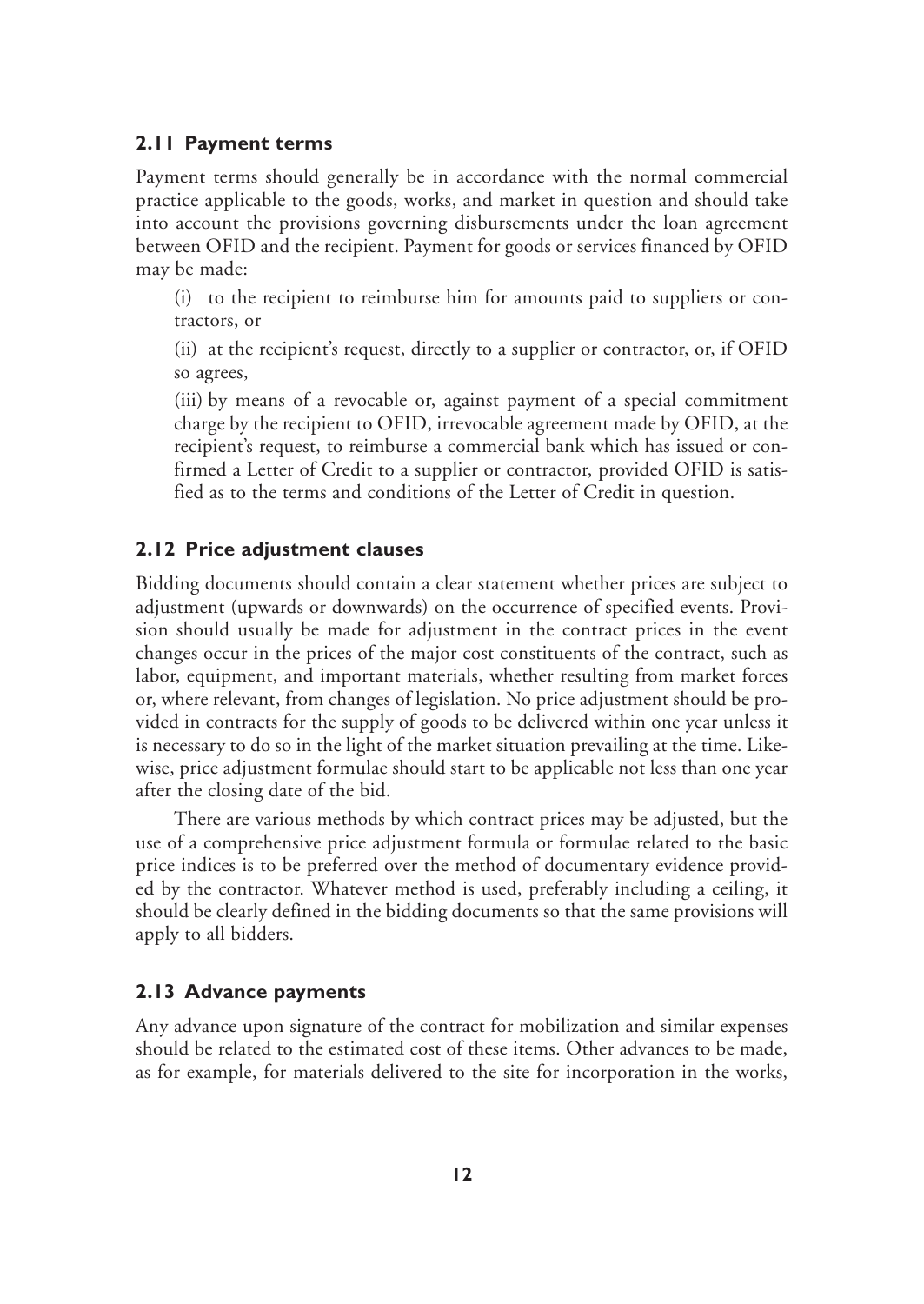should be clearly described in the bidding documents. The bidding documents should likewise contain the terms of any security, which may be required for advance payments and the method for the reimbursement of advances. The amount of advance payment may not exceed 20% of the original contract price.

### **2.14 Guarantees, performance bonds, and retention money**

Bidding documents for civil works should normally require some form of security to guarantee that the work will be continued in case of failure of performance by the contractor. This security should be provided by a performance bond, or bank guarantee, at the bidder's option, in a form and amount appropriate for each as specified in the bidding documents. The amount of the bond or guarantee my vary, depending on which of these types of security is furnished, and will also depend on the type and magnitude of the work. It should be sufficient, however, to protect the recipient in case of breach of contract by the contractor. Its life should extend sufficiently beyond estimated completion of the works to cover the warranty of maintenance period specified in the contract. Contracts should normally provide for a certain percentage of the total payment to be held as retention money to secure compliance by the contractor.

In contracts for the supply of goods, it may be preferable to rely on one security than on a combination of securities. The supplier or manufacturer should be required to provide a performance bond or bank guarantee or retention money, depending on the market conditions and commercial practice for the particular type of goods, to guarantee performance and warranty obligations. Such bond or guarantee or retention money should be in a reasonable amount and should normally be valid during the warranty period of the equipment.

### **2.15 Insurance**

The bidding documents should state precisely the types and terms of insurance to be provided by the successful bidder.

#### **2.16 Liquidated damage and bonus clauses**

Liquidated damage or similar clauses in an appropriate amount should be included in bidding documents when delays in completion of works or delivery of goods, or failure of the works or goods to meet performance requirements would result in extra cost, loss of revenue, or loss of other benefits to the recipient. Provision may also be made for a bonus to be paid to contractors for completion of works ahead of the time specified in the contract when such earlier completion would be of obvious benefit to the recipient.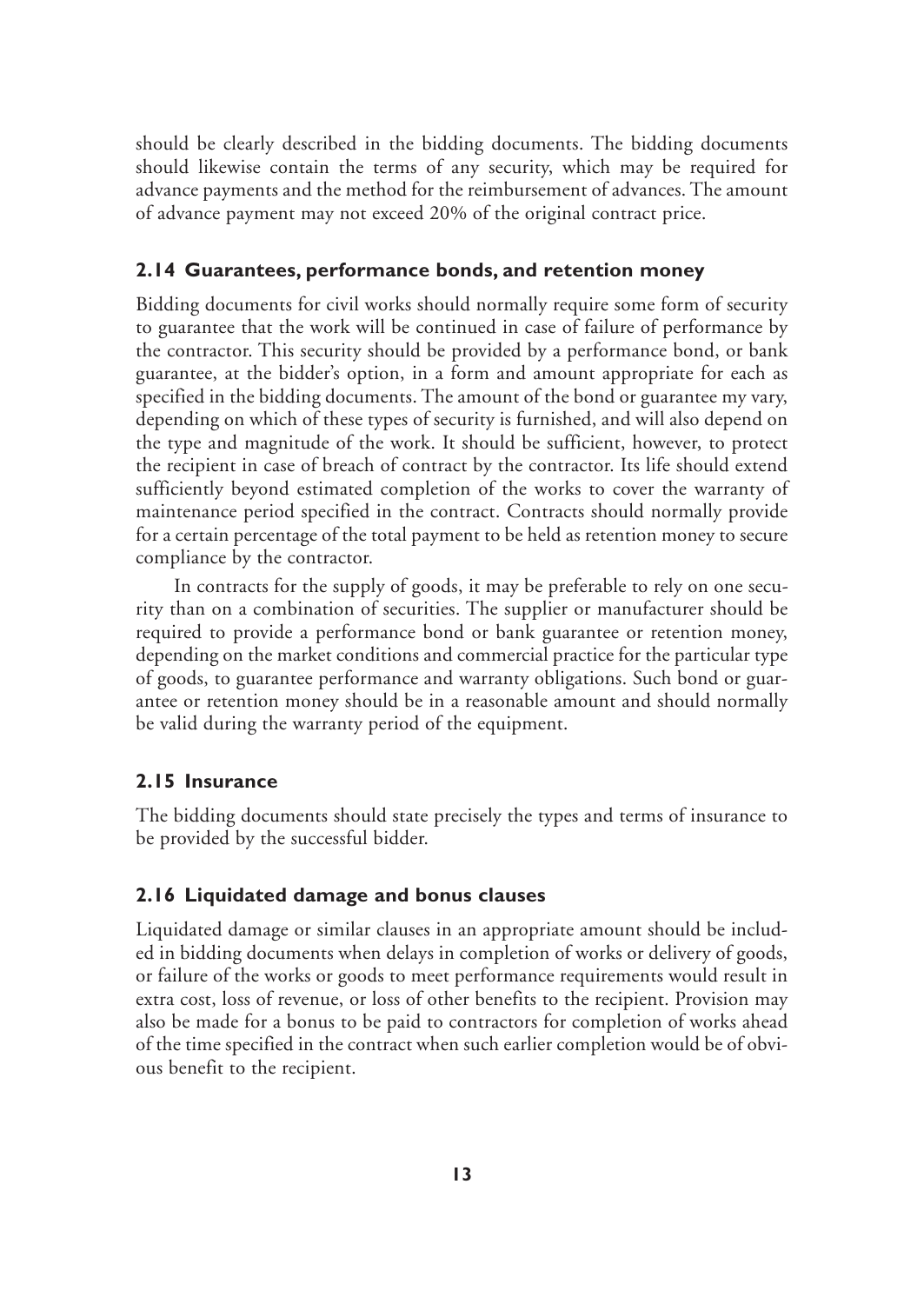## **2.17 Force majeure**

The conditions of contract included in the bidding documents should contain clauses, when appropriate, stipulating that failure on the part of the parties to perform their obligations under the contract would not be considered a default if such failure were the result of an event of **force majeure** as defined in the conditions of contract.

## **2.18 Language**

To attract the widest possible bidding, documents should be prepared in one of the languages customarily used in international transactions.

## **2.19 Settlement of disputes**

It is advisable to include in the conditions of contract provisions dealing with the applicable law and the forum for the settlement of disputes. However, OFID should not be named arbitrator or be asked to name an arbitrator.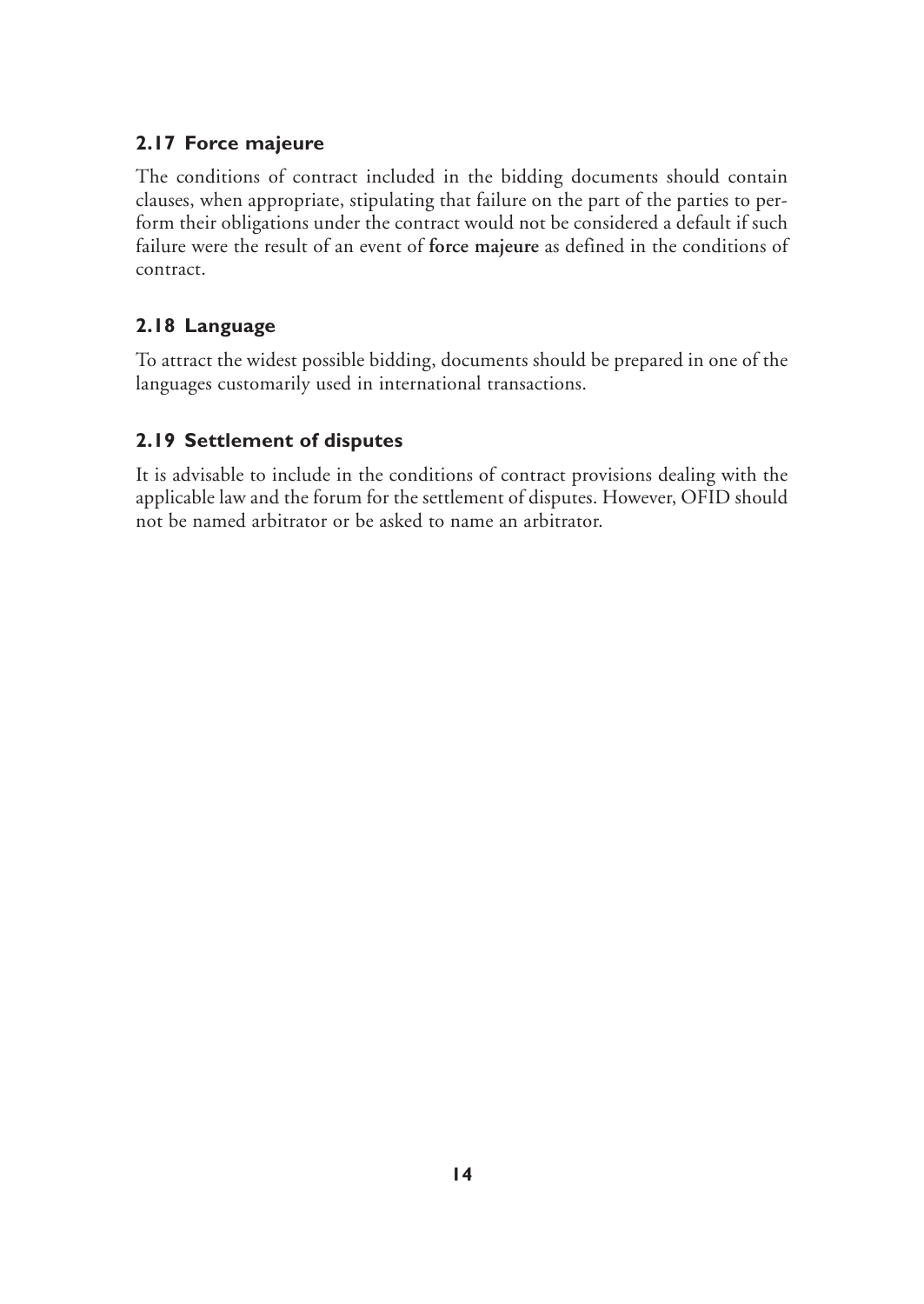## **3. Bid opening, evaluation and award of contract**

## **3.1 Time interval between invitation and submission of bids**

The time allowed for preparation of bids should depend on the magnitude and complexity of the contract. Generally, not less than 60 days from the date of invitation to bid should be allowed for international bidding. Where large civil works are involved, generally, not less than 90 days from the date of invitation should be allowed to enable prospective bidders to conduct investigations at the site before submitting their bids. The time allowed, however, should be governed by the particular circumstances of the project.

## **3.2 Bid opening procedures**

The date, hour, and place for latest delivery of bids by the bidder, and of the bid opening, should be announced in the invitation to bid, and all bids should be opened at the stipulated time. Bids delivered after the time stipulated should be returned unopened. Bids should normally be opened in public. The name of the bidder and total amount of each bid, and, of any alternative bids if they have been requested or permitted, should, when opened, be read aloud and recorded.

## **3.3 Extension of validity of bids**

Extension of validity of bids should normally not be requested. If in exceptional circumstances an extension is required, it should be requested of all bidders before the expiration date and OFID should be notified. Bidders should have the right to refuse to grant such an extension without forfeiting their bid bond, but those who are willing to extend the validity of their bid should be neither required nor permitted to modify their bids.

### **3.4 Clarifications or alterations of bids**

Except as otherwise provided in Para. 3.10 of these guidelines, no bidder should be permitted to alter his/her bid after the first bid has been opened. Only clarifications not changing the substance of the bid may be accepted. The recipient may ask any bidder for a clarification of his/her bid but should not ask any bidder to change the substance or price of his/her bid.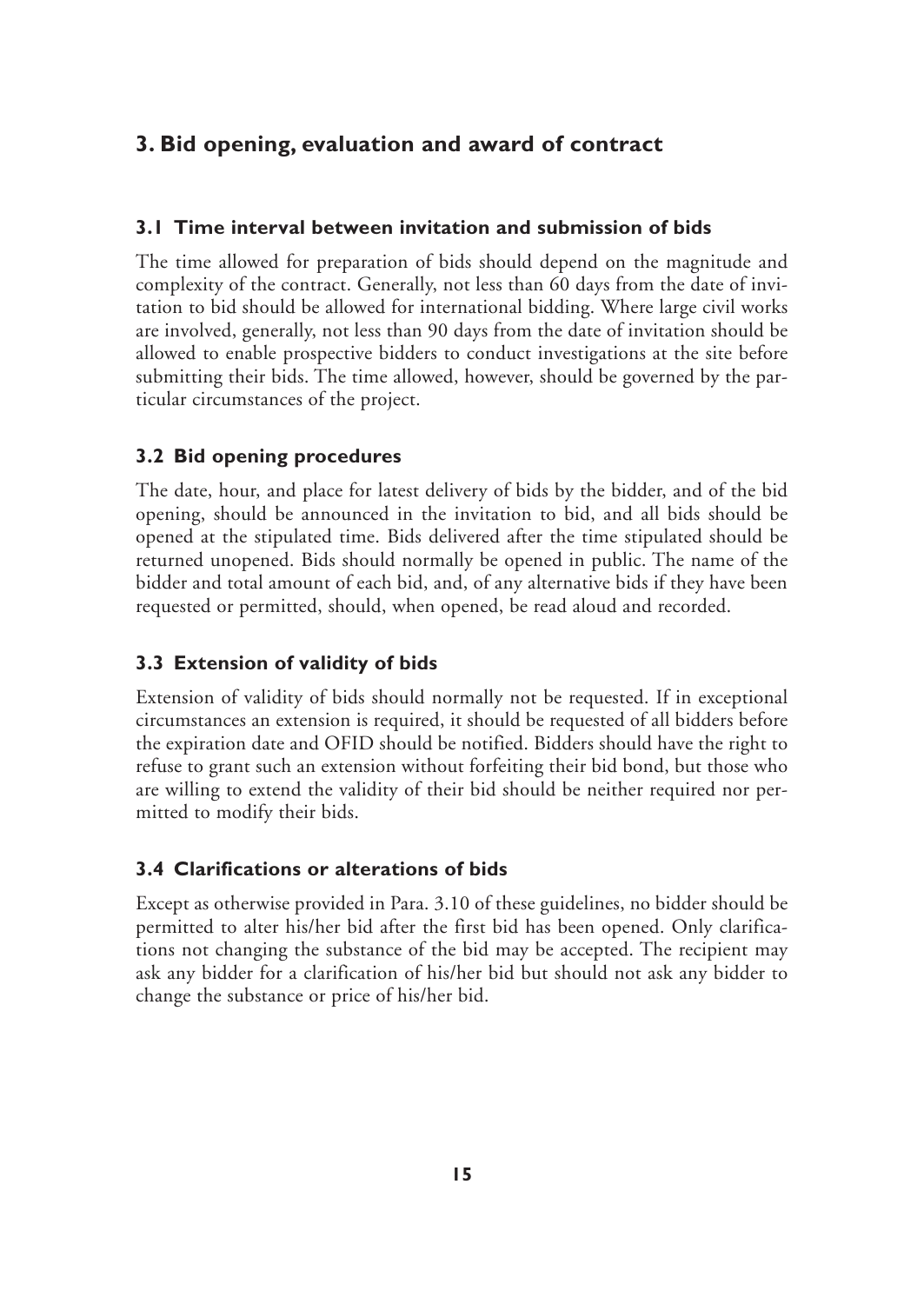#### **3.5 Procedures to be confidential**

It is undesirable that information relating to the examination, clarification, and evaluation of bids and recommendations concerning awards be communicated after the public opening of bids to bidders or to persons not officially concerned with these procedures until the award of a contract to the successful bidder is announced.

#### **3.6 Examination of bids**

Following the opening, it should be ascertained whether material errors in computation have been made in the bids, whether the bids are substantially responsive to the bidding documents, whether the required sureties have been provided, whether documents have been properly signed, and whether the bids are otherwise generally in order. If a bid is not substantially responsive to the bidding documents, or contains inadmissable reservations, it should be rejected, unless it is an alternative bid permitted, or requested, under the bidding documents. A technical analysis should then be made to evaluate each responsive bid and to enable bids to be compared.

A detailed report on the evaluation and comparison of bids setting forth the specific reasons on which the decision for the award of the contract, or rejection of all bids, is based, should be prepared by the recipient or by its consultants. OFID will specify whether this report should be submitted to it for its review prior to a final decision on the award being made.

#### **3.7 Postqualification of bidders**

In the absence of prequalification, the recipient should determine whether the bidder whose bid has been evaluated the lowest has the capability and financial resources to carry out effectively the contract concerned. If the bidder does not meet that test, his/her bid should be rejected.

#### **3.8 Evaluation and comparison of bids**

The purpose of bid evaluation is to determine the cost of each bid to the recipient in a manner that will permit a comparison of bids on the basis of their evaluated cost. The bid with the lowest evaluated cost, but not necessarily the lowest submitted price, should be judged the most advantageous offer. Bid evaluation must be consistent with the terms and conditions set forth in the bidding documents. In addition to the bid price, other relevant factors such as the time of completion of construction or delivery, operating costs where applicable, or the efficiency and compatibility of the equipment, the availability of service and spare parts, and the reliability of construction methods proposed should be taken into consideration, to the extent and in the manner specified in the bidding documents, in determin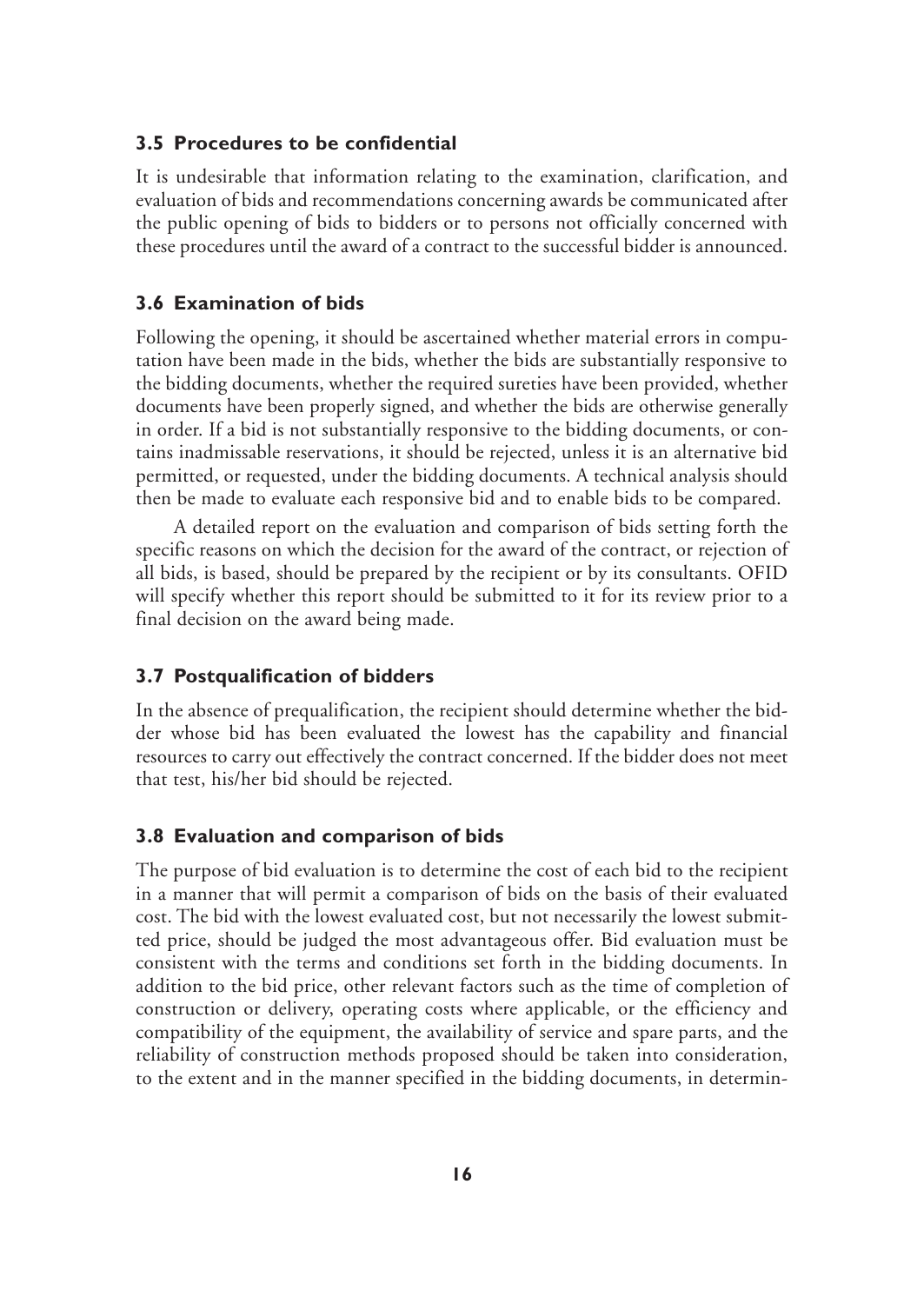ing the lowest evaluated bid. These factors should, to the extent practicable, be expressed in monetary terms, or given a relative weight in the evaluation provisions of the bidding documents. Price adjustment provisions applying to the period of execution of the contract should not be taken into account in the evaluation.

Customs duties and import taxes should be excluded for the purpose of comparison among bids for the supply of goods (see Para. 6.1).

For comparison of all bids, the currency or currencies of the bid price (see Para. 2.9) for each bid should be evaluated in terms of a single currency selected by the recipient and stated in the bidding documents. The rates of exchange to be used in such valuation should be selling rates published by an official source, and applicable to similar transactions, on the day bids are opened, unless there should be a change in the value of the currencies before the award is made. In the latter case, the exchange rates prevailing at the time of the decision to notify the award to the successful bidder should normally be used.

### **3.9 Preferences**

For awarding supply contracts through international competitive bidding, a limited margin of preference will be accepted at the request of the recipient country after excluding customs duties and other import duties from bid comparisons. Such preference margin is authorized to foster the productive capacity of developing countries and to strengthen cooperation among them. It will be as follows:

- a) manufacturers in the recipient country when comparing domestic bids with those from foreign manufacturers: up to 15%;
- b) manufacturers in other developing countries when comparing bids from such manufacturers with other foreign bids: up to 7.5%.

Bidding documents should set out permitted preferences and specify the manner in which they will be applied in the bid comparison.

For civil works a margin of preference up to 10% for domestic contractors and up to 5% for contractors from other developing countries will be accepted at the request of the recipient country under conditions to be agreed upon with OFID (see further details under Para. 6.1).

#### **3.10 Rejection of all bids**

Bidding documents usually provide that recipients may reject all bids. However, all bids should not be rejected and new bids invited on the same specifications solely for the purpose of obtaining lower prices, except in cases where the lowest evaluated bid exceeds the cost estimates by a substantial amount. In these latter circumstances, the recipient may, as an alternative to retendering and, after consultation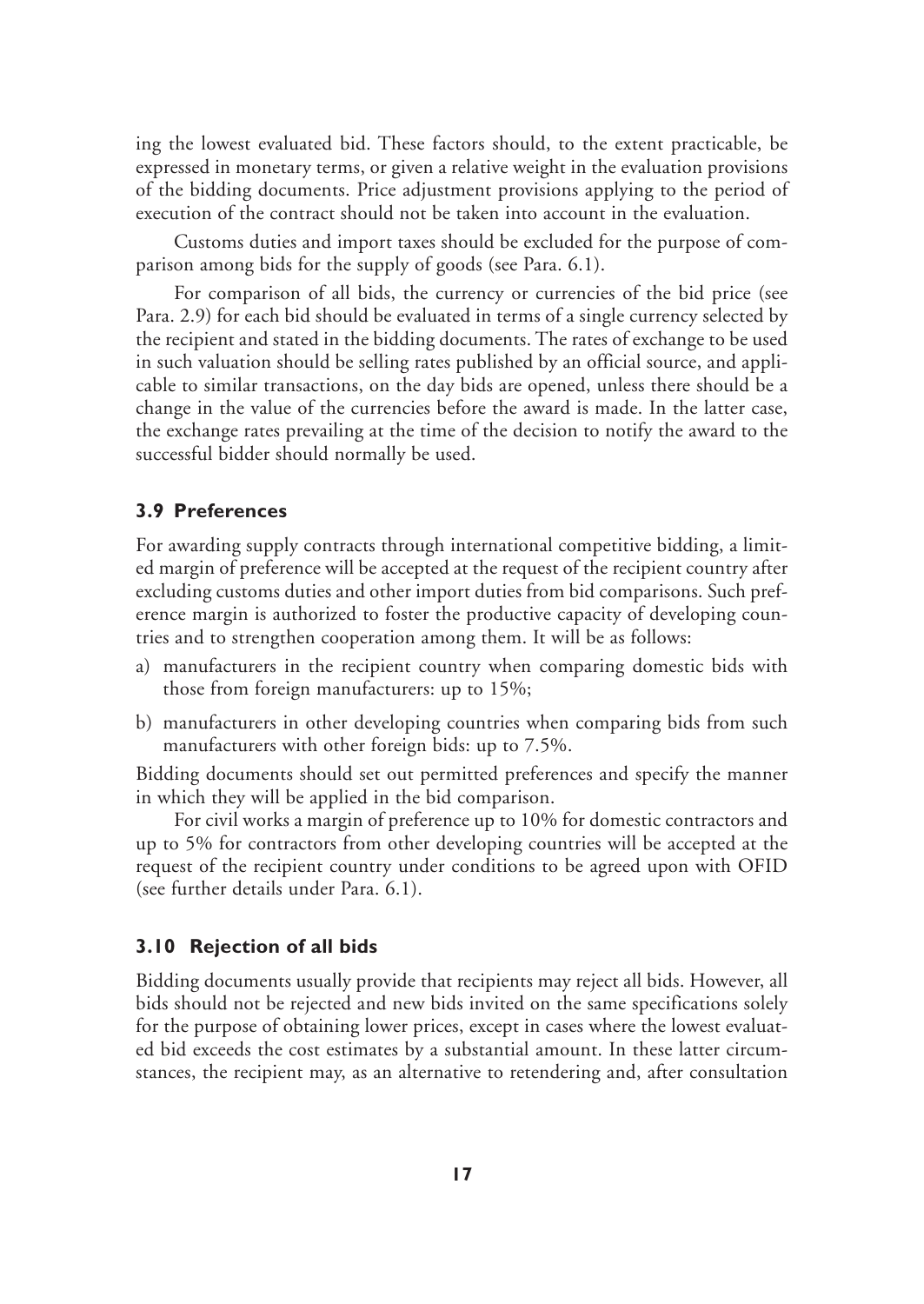with OFID, negotiate with the bidder who has submitted the lowest evaluated bid (or failing a satisfactory response, with the next lowest evaluated bidder) to try to obtain a satisfactory contract. Rejection of all bids is also justified when:

- (i) bids are not substantially responsive, or
- (ii) there is a lack of competition.

If all bids are rejected, the recipient should review the causes justifying the rejection and consider either revisions of the specifications or modifications in the project or both before inviting new bids.

### **3.11 Award of contract**

The award of a contract should be made, within the period specified for the validity of bids, to the bidder whose responsive bid has been determined to be the lowest evaluated bid, and who meets the appropriate standards of capability and financial resources. Except in cases where the circumstances set out in Para. 3.10 would apply, such bidder should not be required, as a condition of award, to undertake responsibilities or work not stipulated in the specifications or to modify his/her bid.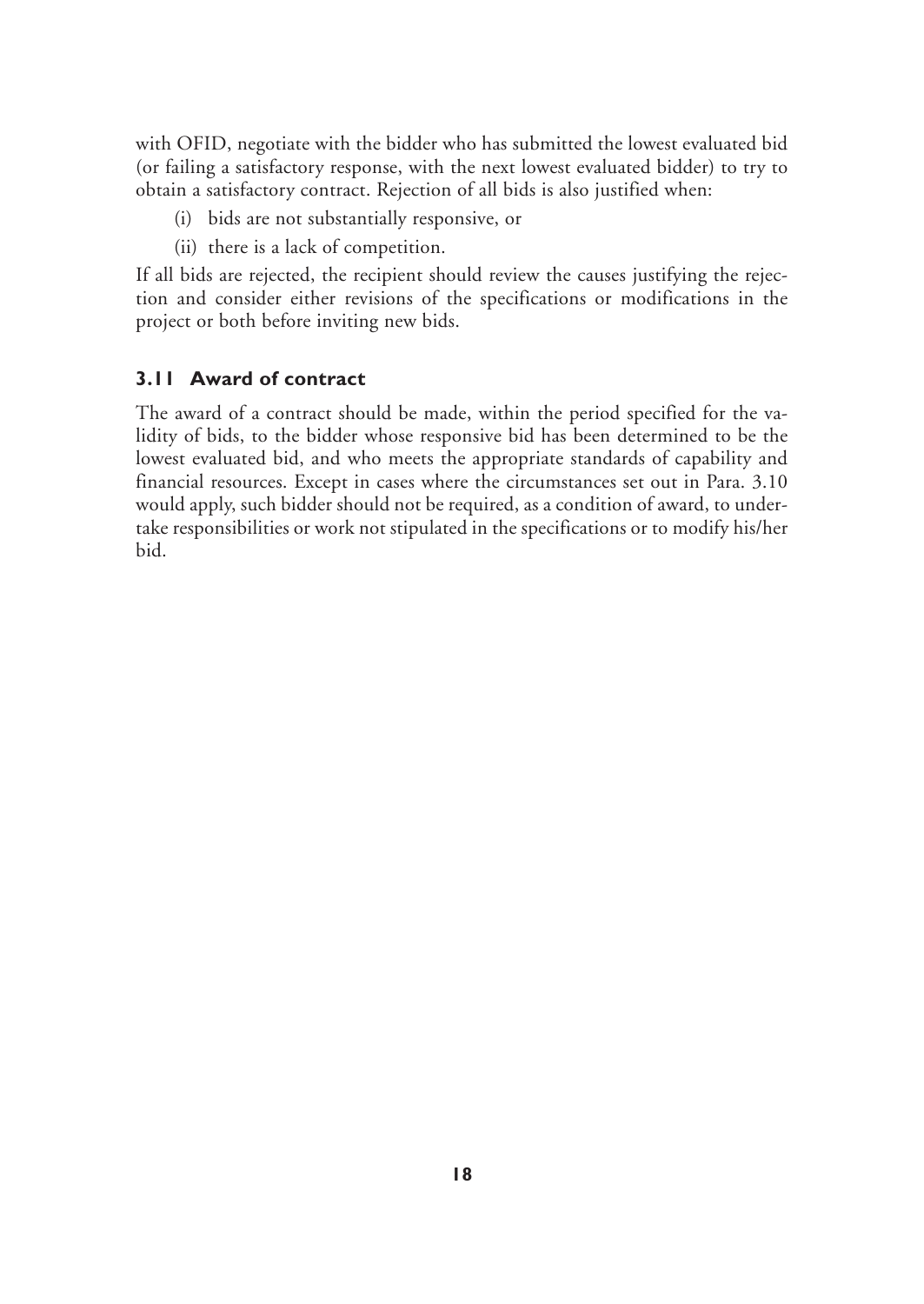## **4. Other forms of procurement**

### **4.1 Introduction**

There may be circumstances where international competitive bidding is not the most economic and efficient method of procurement or of implementing the project and where other methods, such as competitive bidding advertised locally and in accordance with local procedures, comparative shopping or purchase of stock items off the shelf, or construction by force account, may be appropriate. The appropriate procedures and the categories of goods and works to which they apply should be agreed between OFID and the recipient, and reflected in the loan agreement. In determining the acceptability of particular procedures, OFID will take into account the principles of fairness, equality of opportunity, economy, and efficiency in arriving at a solution which is the most advantageous for the recipient, which underlies the procedures for bidding, evaluation, and award set forth in Part 1 of these guidelines for international competitive bidding.

### **4.2 Examples**

Examples of situations where international competitive bidding may not be suitable and of the procurement arrangements, which may be more appropriate to each of them, are set forth below:

a) Competitive bidding advertised locally and in accordance with local procedures, acceptable to OFID, may be the most efficient and economical way of:

(i) executing civil works whose character, location, or size is such that it is clearly unlikely that foreign contractors would be interested in tendering or, that the advantages of international competitive bidding would clearly be outweighed by the administrative or financial burden involved; or

(ii) purchasing equipment or materials whose character or the quantities involved would have the same results.

Examples of (i) might be feeder roads, rural schools, or small, widely separated works and of (ii) furniture or building materials.

Competitive bidding of this sort should be advertised in the local press, but needs not be notified to the international community or advertised outside the country (see Para. 1.3). The local procedures under which it is carried out must be acceptable to OFID.

b) Under special circumstances, force account may be the most efficient and economical way of executing certain civil works. OFID should be satisfied that local forces are staffed, equipped, and organized to carry out the works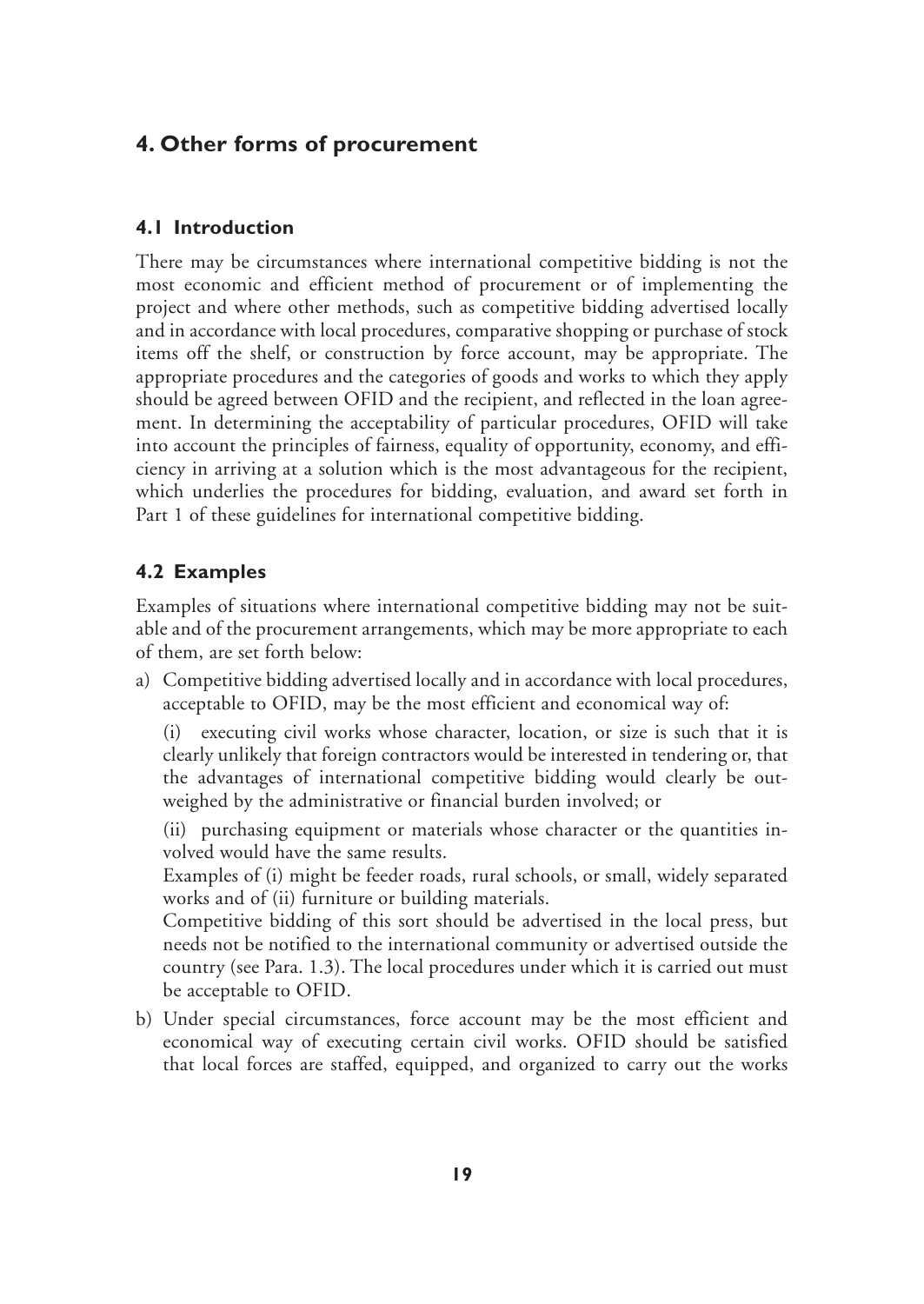expeditiously and at reasonable cost. Maintenance and minor improvements of roads are a typical example.

- c) International or local shopping may be an appropriate method of procurement in cases where there are only a limited number of suppliers of the particular item needed, where the amounts involved are small, or, in the case of local shopping, where local suppliers and agents provide a broad enough representation to ensure competitive prices. The procurement of a few items through shopping should not form the basis for departing at some future time from international competitive bidding on the grounds of standardization (see Subpara. e) below).
- d) Extension of an existing contract may be permitted where, following international competitive bidding, civil works already satisfactorily under construction are to be extended and clearly no advantage could be obtained by further bidding. A similar situation may arise in the case of equipment where additional goods of the same type as those purchased under an existing contract are required. In both cases, OFID should be satisfied that the prices on the extended contract are reasonable and that there is clearly no advantage to further bidding.
- e) Standardization of equipment or spare parts so that they may be compatible with existing equipment may require purchases from the original supplier. For standardization to be appropriate, the original equipment should be suitable and has been acquired at reasonable prices (preferably through international competitive bidding), the number of new items should normally be less than the existing number, and the advantages of having another make of equipment and an alternate supplier should have been considered and rejected on grounds which OFID finds reasonable.
- f) In exceptional cases, the need for early delivery may justify direct procurement, usually from a supplier of similar equipment in the past or from a limited number of qualified suppliers. In this case, to ensure reasonable economy in procurement, it is frequently necessary to obtain quotations from a limited number of overseas suppliers or to purchase through recognized marketing facilities.
- g) Equipment may be required which is proprietary in character and obtainable only from one manufacturer.
- h) Critical items may be purchased from specialist suppliers to ensure that the output of a process plant will be guaranteed by the contractor responsible for the process design.
- i) Where the financial assistance provides funds to an institution, such as a national development bank, to be re-lent to beneficiaries such as small farmers and small industries for the partial financing of sub-projects, the procurement will be undertaken by the respective beneficiaries in accordance with established commercial practices, provided they are acceptable to OFID.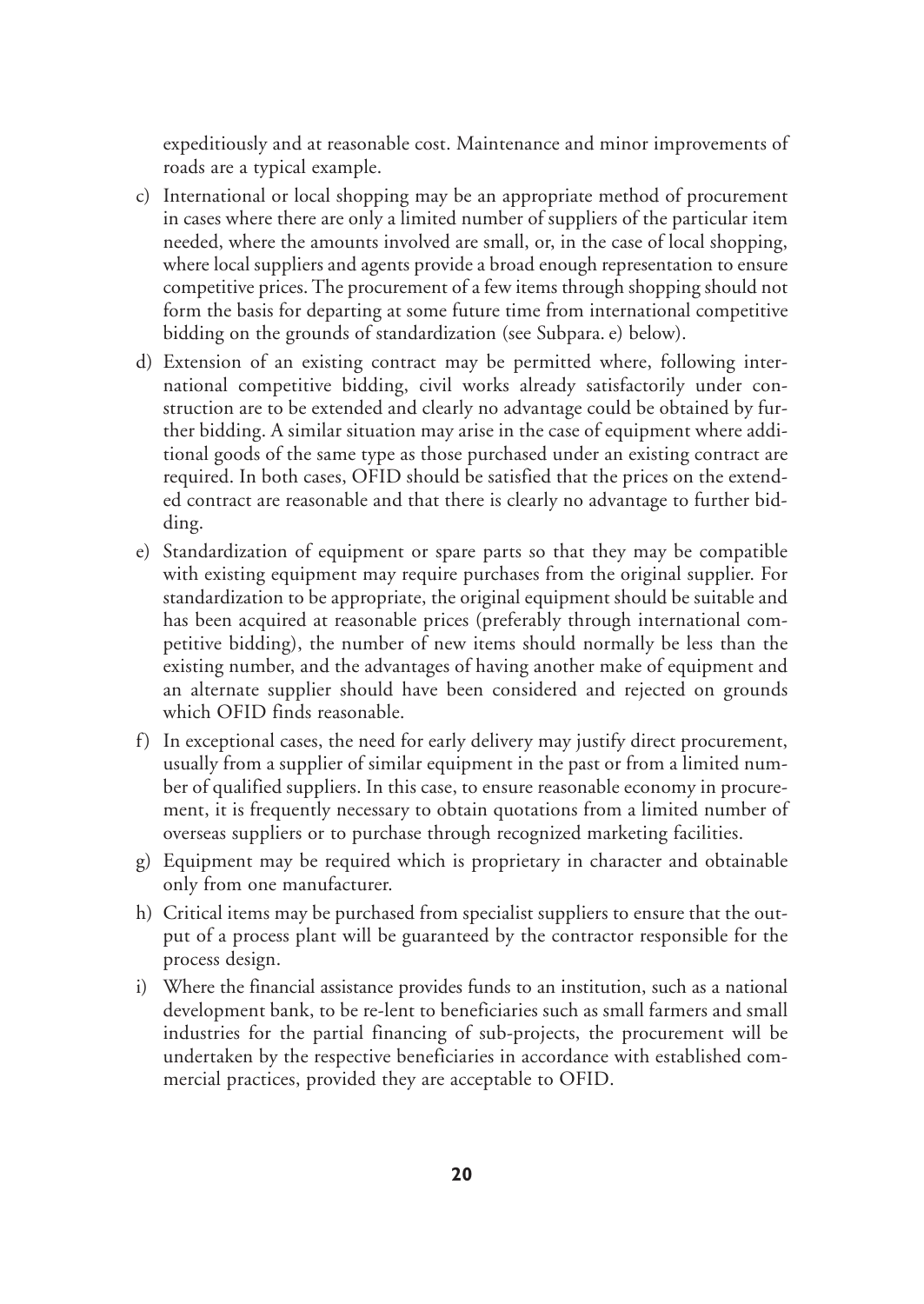- j) Where the financial assistance provides funds for balance of payments support or for an important program or a line of credit to a national development bank, procurement may involve the use of a variety of methods, including international competitive bidding as may be appropriate, for the items to be purchased.
- k) Where the project is co-financed by another developing country or countries under concessional terms acceptable to OFID, OFID may approve to limit the competition to firms of that developing country or countries, if the technical capacity of such firms is acceptable to OFID and the recipient.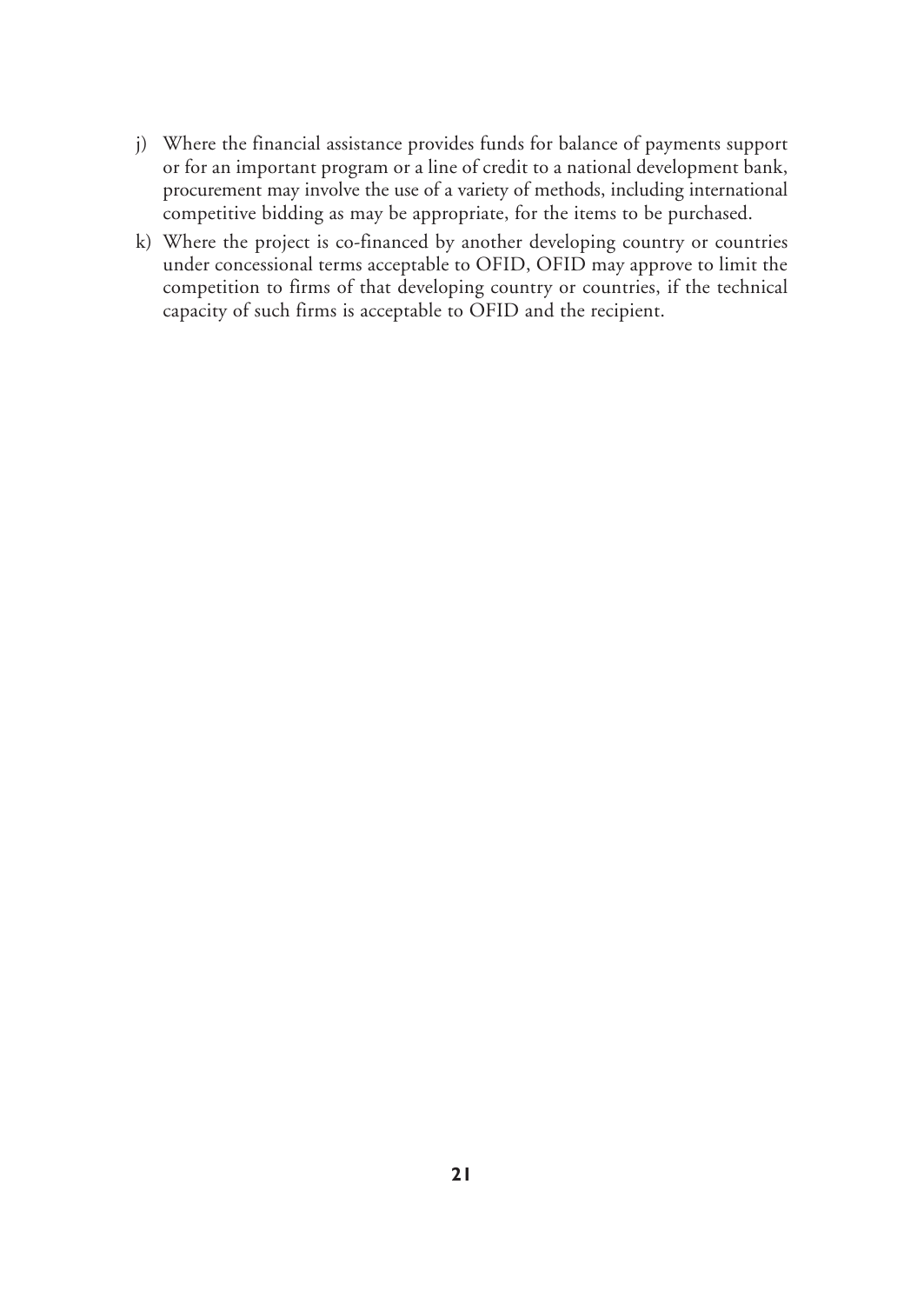## **5. Detailed procedures to be specified in loan agreements**

**OFID review of prequalification procedure:** Normally, OFID wishes to review prequalification procedures and criteria. Therefore, unless the loan agreement with OFID provides otherwise, the recipient should, before applications to qualify are invited, inform OFID in detail of the procedure to be followed and should introduce such modifications in the procedure as OFID shall reasonably request. The list of prequalified firms, together with a statement of their qualifications and the reason for the exclusion of any applicant for prequalification, should be furnished by the recipient to OFID for its review and comments before the applicants are notified.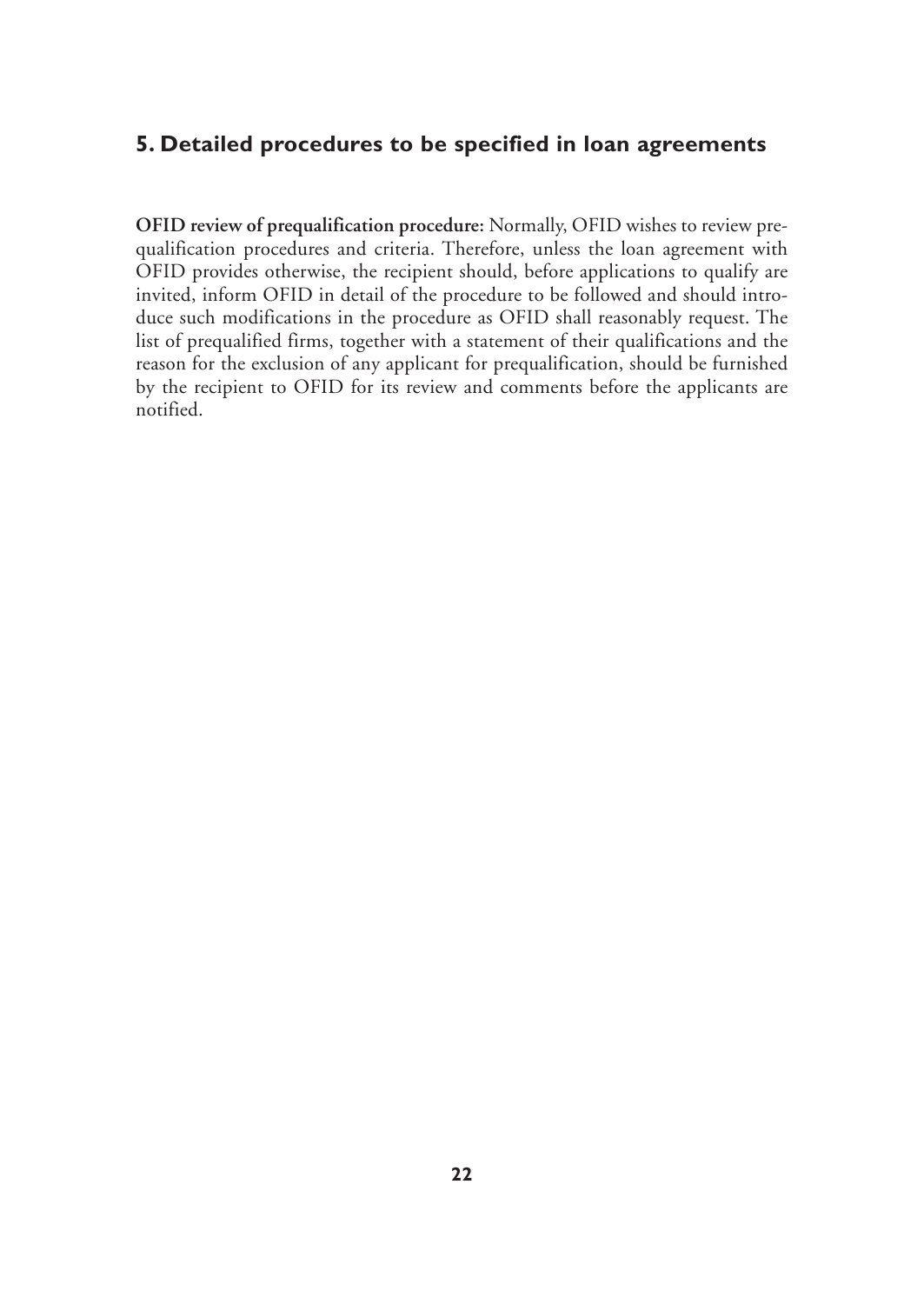## **6. Preferences**\*

### **6.1 Preference for goods from developing countries**

Customs duties and other import taxes are excluded from bid comparison in international competitive bidding for goods to be imported so that in the evaluation and comparison of bids:

(i) bidders should be required to state in their bid the c.i.f. (port of entry) price for imported goods, or the ex-factory price for domestically manufactured goods;

(ii) customs duties and other import taxes on imported goods, and sales and similar taxes on domestically supplied goods, should be excluded; and

(iii) the cost to the recipient of inland freight and other expenditures incidental to the delivery of goods to the place of their use and/or of their installation should be included.

However, in accordance with the policy of OFID, the recipient may grant a margin of preference to manufacturers in his own country and in other developing countries when comparing domestic with foreign bids subject to the conditions specified below.

All bidding documents for the procurement of goods shall clearly indicate the preference which will be granted, the information required to establish the eligibility of a bid for such preference, and the methods and stages that will be followed in the evaluation and comparison of bids.

In case the recipient agrees to the application of preferences for local contractors and contractors from developing countries, after evaluation, responsive bids will be classified in one of the following four groups:

- 1) Group A: bids offering domestic goods if the bidder shall have established to the satisfaction of the recipient and OFID that the manufacturing cost of such goods includes a domestic value added equal to at least 20% of the ex-factory bid price of such goods.
- 2) Group B: all other domestic bids.
- 3) Group C: bids offering goods manufactured in other developing countries.
- 4) Group D: bids offering goods not included under A, B or C above.

All evaluated bids in each group shall be first compared among themselves, excluding any customs duties and other import taxes on goods to be imported and any sales or similar taxes on goods to be supplied domestically, to determine the lowest

<sup>\*</sup> Applicable only when procurement is through international competitive bidding.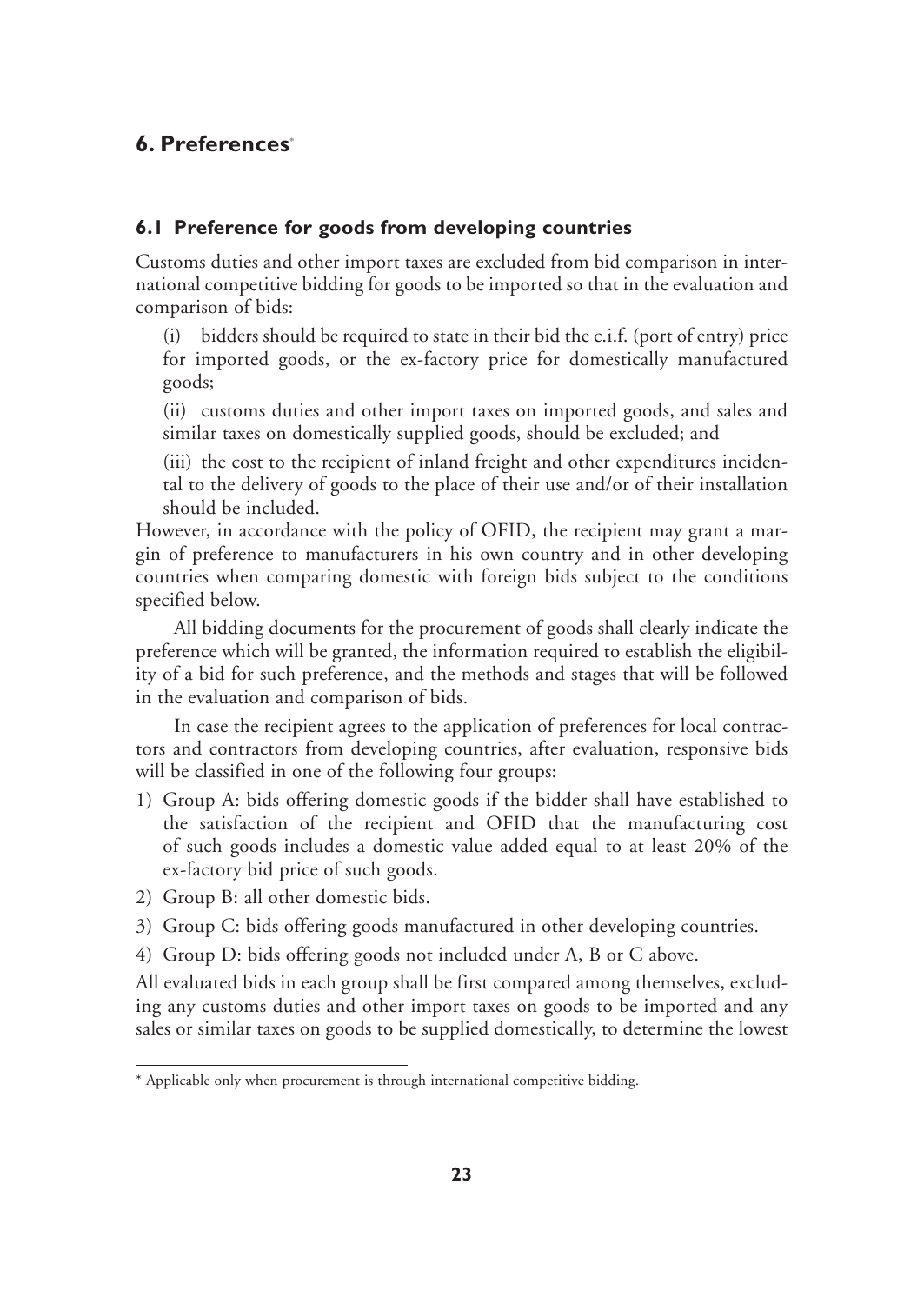evaluated bid of each group. The lowest evaluated bid of each group shall then be compared with each other. If, as a result of this comparison, a bid from Group A is the lowest, or is higher than the lower bid in Group B by a margin of not more than 2.5%, it shall be selected for the award.

If Group B includes the lowest bid which is lower than the lowest bid in Group A by more than 2.5%, then Group B bid shall be selected.

If the lowest bid is a bid from Group C or Group D, all Group C and Group D bids shall be further compared with the lowest evaluated bid from Group A and B after allowing for the above mentioned margin. For the purpose of this further comparison, the following amount shall be added to the evaluated bid price of the imported goods offered in each Group C and Group D bid:

(i) an amount equal to the amount of customs duties and other import taxes which a non-exempt importer would have to pay for the importation of the goods offered in each Group C and Group D bid; or

(ii) 7.5% of the c.i.f. price of the goods in Group C and 15% of the c.i.f. bid price of the goods in Group D if the custom duties and taxes exceed 7.5% and 15% of the c.i.f. price of such respective goods.

If a Group A or Group B bid in such further comparison is lowest or is equal to a bid from other Groups, it shall be selected for the award; if not, the lowest evaluated bid from Group C or Group D, as the case may be, shall be selected.

## **6.2 Preference for domestic civil works contractors**

For civil works, a margin of preference up to 10% for domestic contractors and up to 5% for contractors from other developing countries will be accepted at the request of the recipient country under the conditions to be agreed with OFID.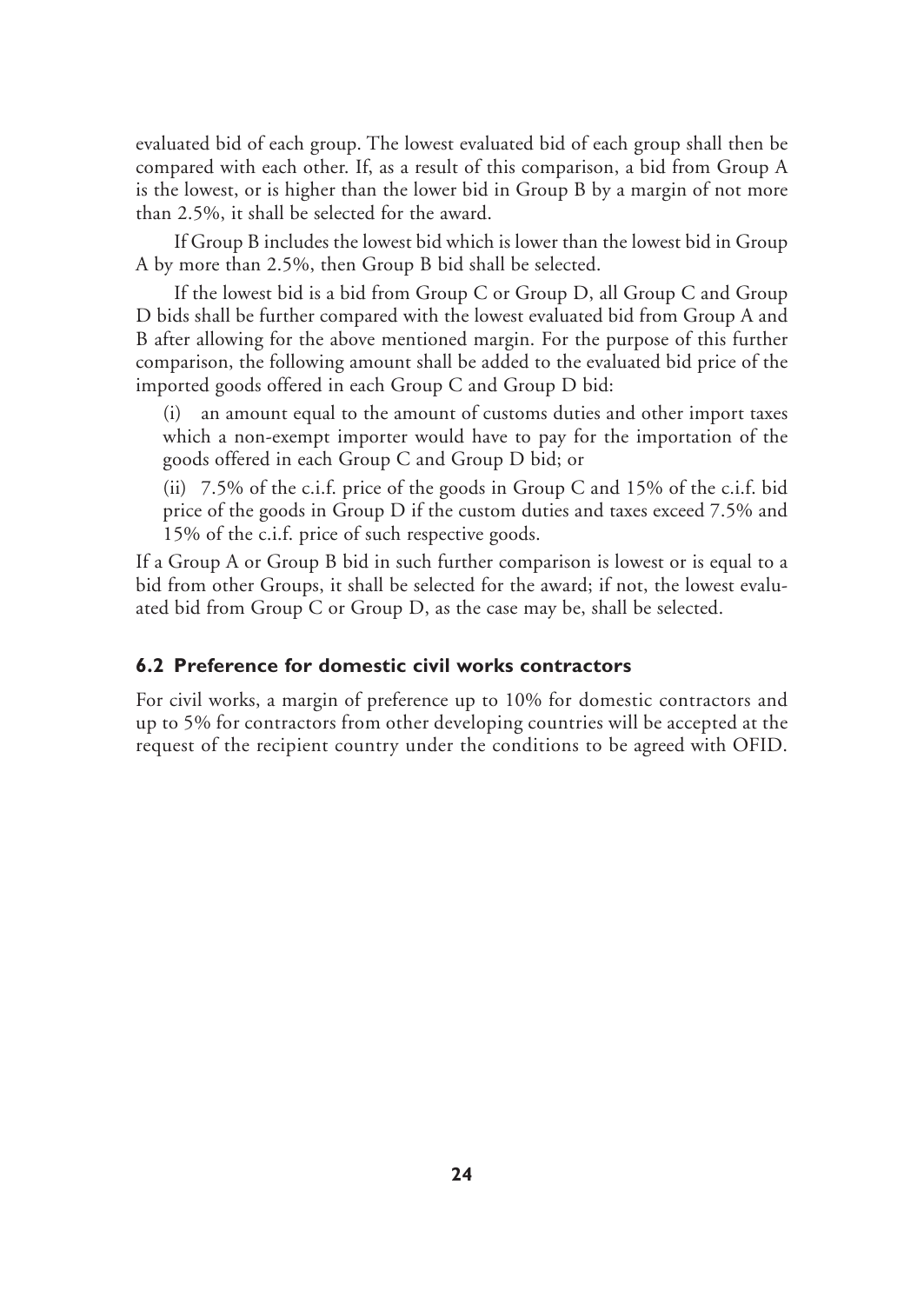## **7. Review of bidding documents, procedures and contracts by OFID**

The loan agreement with the recipient will specify which of the pre- or post-award review of bidding documents and procedures by OFID described hereunder shall apply in respect of the different categories of goods and works to be financed out of the proceeds of the financial assistance.

Where bidding documents are to be reviewed by OFID prior to invitation to bid, the following procedures shall apply:

- a) Before bids are invited, the recipient shall furnish to OFID, for its comments, the text of the invitation to bid and the specifications, other bidding and draft contract documents for the civil works, supply of goods, or installation of equipment, as the case may be, together with a description of the advertising procedures to be followed for the bidding, and shall make such modifications in the said documents or procedures as OFID shall reasonably request. Any further modification to the bidding documents shall require OFID's concurrence before being issued to the prospective bidders. If OFID requests a copy of the text of the invitation to bid, is should be furnished to it (OFID) at least 30 days before the bidding documents are expected to become available.
- b) After bids have been evaluated, the recipient shall, before a final decision on the award is made, furnish to OFID in sufficient time for its review, a detailed report on the evaluation and comparison of the bids received, together with the recommendation for award and such other information as OFID shall reasonably request.
- c) The terms and conditions of the contract shall not, without OFID's concurrence, materially differ from those on which bids were invited.

In the event that prior review of the bidding documents is not required by OFID, the recipient shall furnish to OFID, promptly after the signature of the contract, and before the first application for withdrawal of funds, a report on the evaluation and comparison of bids, recommendations for contract award, as well as two certified or conformed copies of the contract and such other information as OFID may reasonably request.

If OFID determines that the intended award (in the case of prior review under a), b) and c) above) or the actual award (in the case of subsequent review) was not consistent with the terms of its agreement with the recipient, it will promptly inform the recipient of its determination and state the reasons therefore and, without limiting any remedy of OFID under its agreement with the recipient, the contract will not be eligible for financing by OFID.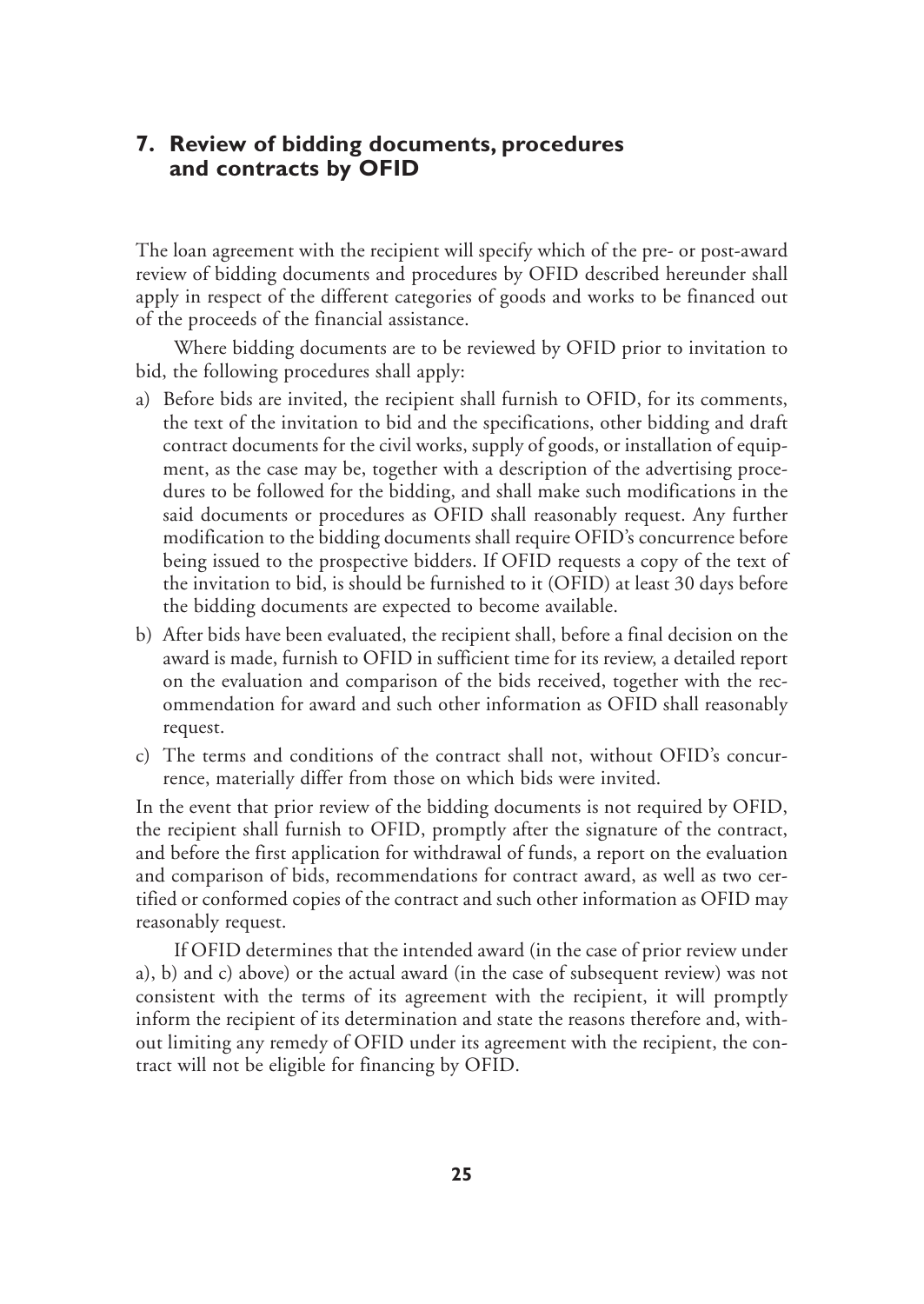## **8. Use of consultants by OFID and recipients**

Two different types of consultancy services can be envisaged in OFID's work:

**a) To supplement OFID's own staff.** Given the desire to keep OFID's staff as small as possible, use of outside consultants and experts may be required occasionally to supplement OFID's own staff in carrying out specific tasks. For the most part, these consultants will be involved in the work connected with project identification and project preparation. When OFID uses consultants in such cases, they are selected and engaged by OFID. The primary consideration in the selection will be the suitability of the qualifications of the various candidates for the job to be done. Every effort will be made to use consultants from developing countries whenever possible.

Whenever the need for OFID to employ a firm of consultants arises, it (OFID) would obtain the names of a number of qualified firms from its own roster and if need be from the roster of similar agencies and select a suitable firm, keeping in view the relevant experience of the firm, the quality of the staff proposed and the cost.

**b) Hiring of consultants by recipients under financing provided by OFID.** In this type of consultancy, it is the recipient who is primarily responsible for the selection of consultants and for finalizing the necessary contractual arrangements. As the financing institution, however, OFID would wish to ensure that both the procedure followed and the final selection were satisfactory. To this effect, the following guidelines will be followed:

**(i) Eligibility and preparation of "short lists".** The "short lists" of firms for a particular assignment will be compiled by OFID or the recipient as appropriate using various sources of information. OFID's own files will be a major source but recipients may also obtain information from associations of consulting firms. If the recipient prepares the short list it would be given to OFID for comment and vice-versa. Five to seven firms will be normally selected, not only according to capability but also with a view to ensuring the possible participation of firms from developing countries.

**(ii) Pricing of proposals.** As a general rule, consultants will submit technical proposals and price details in separate envelopes. The envelope containing the price quotation submitted by the best rated consultant (based on the technical proposal) is opened and if found reasonable is then used as a basis for contract negotiations. On the other hand, if the price quotation is unreasonable or if no agreement is reached with the first ranked consultant, the price quotation of the second one is opened; the procedure will be repeated until a satisfactory agree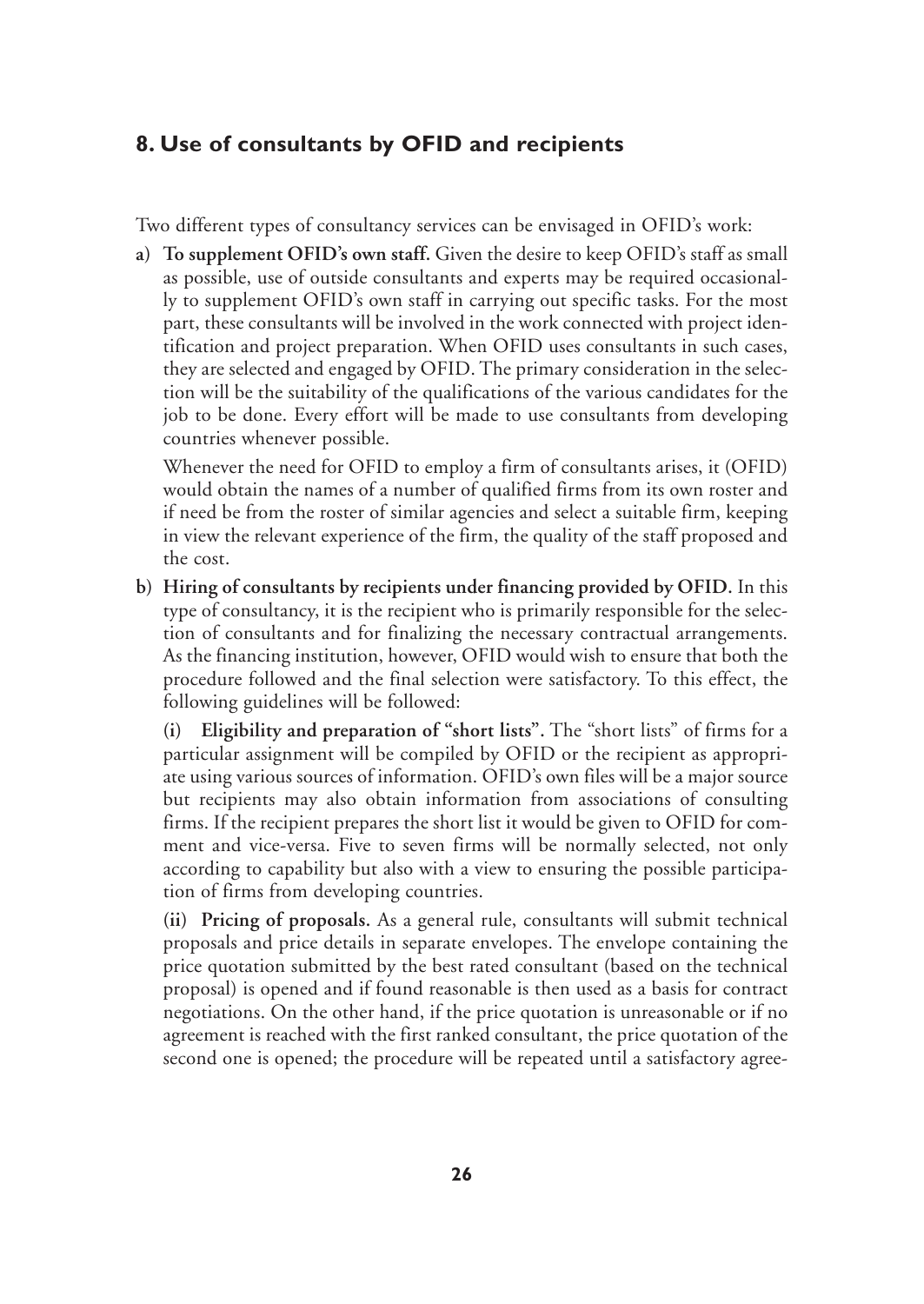ment is reached. However, OFID may authorize departures from this method when justified, for example, in case two or more consultants are initially rated as equal on technical grounds, the contract will be concluded with the one offering a lower price.

**(iii) Use of domestic consultants and consultants from other developing countries.** (1) OFID shall pay particular regard to the need to foster the growth of

consultancy talents in developing countries, where such consultants are found to be qualified to perform the work.

(2) Consulting firms from developed countries which have been invited to submit proposals for a particular assignment, will be encouraged to collaborate with domestic consultants or consultants from other developing countries who are capable of providing part of the services required. In cases where all other factors affecting evaluation are rated equal, preference will be given, in the evaluation of proposals, to firms proposing such a collaboration arrangement, as well as to domestic consultants or consultants from other developing countries who alone have submitted proposals.

**(iv) Method of selection of consultants.** When recipients employ consultants, OFID's general rule will be to leave to the recipients the responsibility for selection, administration and supervision of the consultants. Recipients will be clearly informed that the choice is theirs and that OFID's responsibility is only to provide guidance in accordance with the general policies outlined in these guidelines, to determine whether the proposed consultants are qualified for the job and to ensure that the consultant's conditions of employment are satisfactory.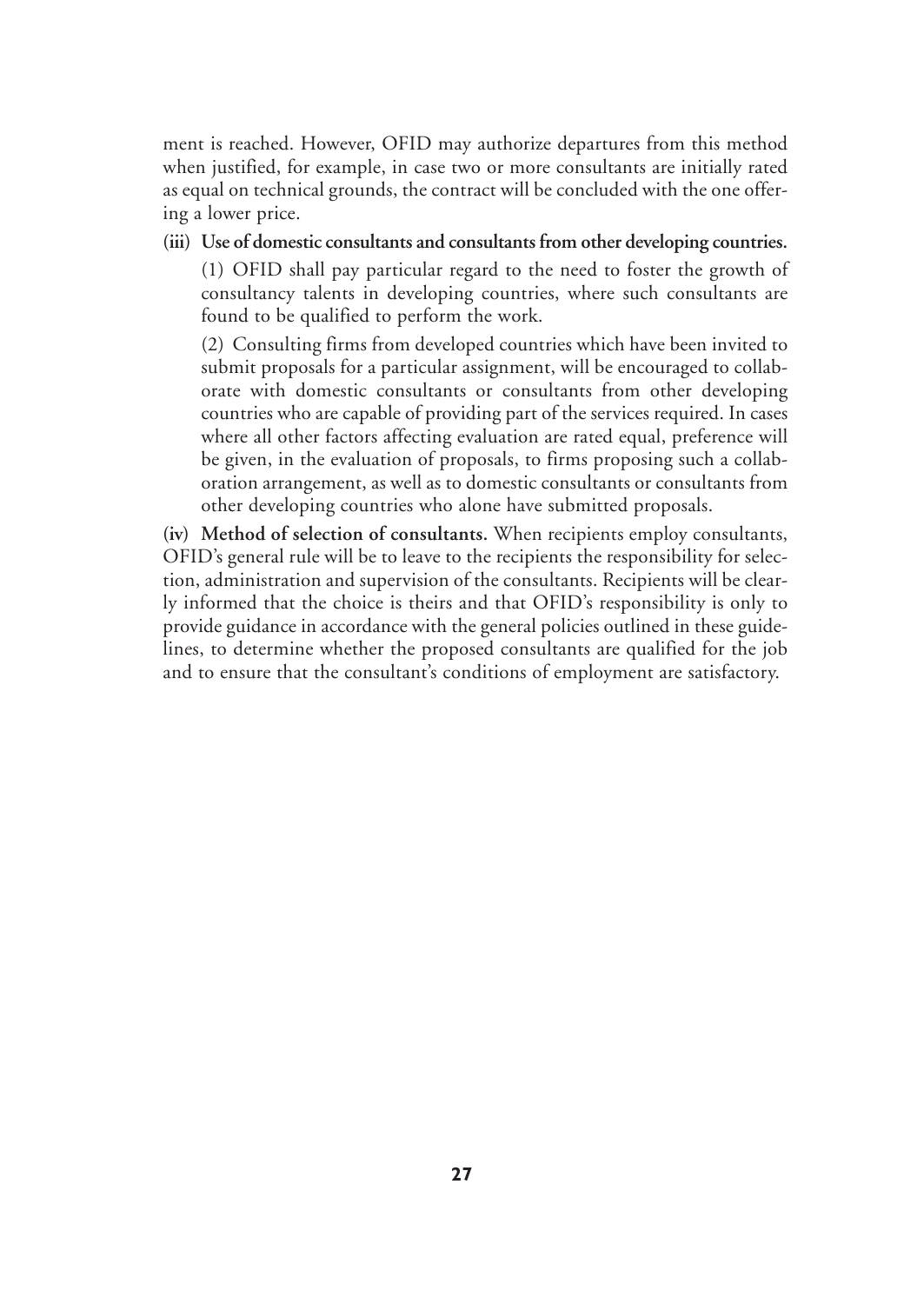

Parkring 8, 1010 Vienna, Austria P.O. Box 995, A-1011 Vienna, Austria Telephone: +43-1-515 64-0 Telefax: +43-1-513 92 38 www.ofid.org